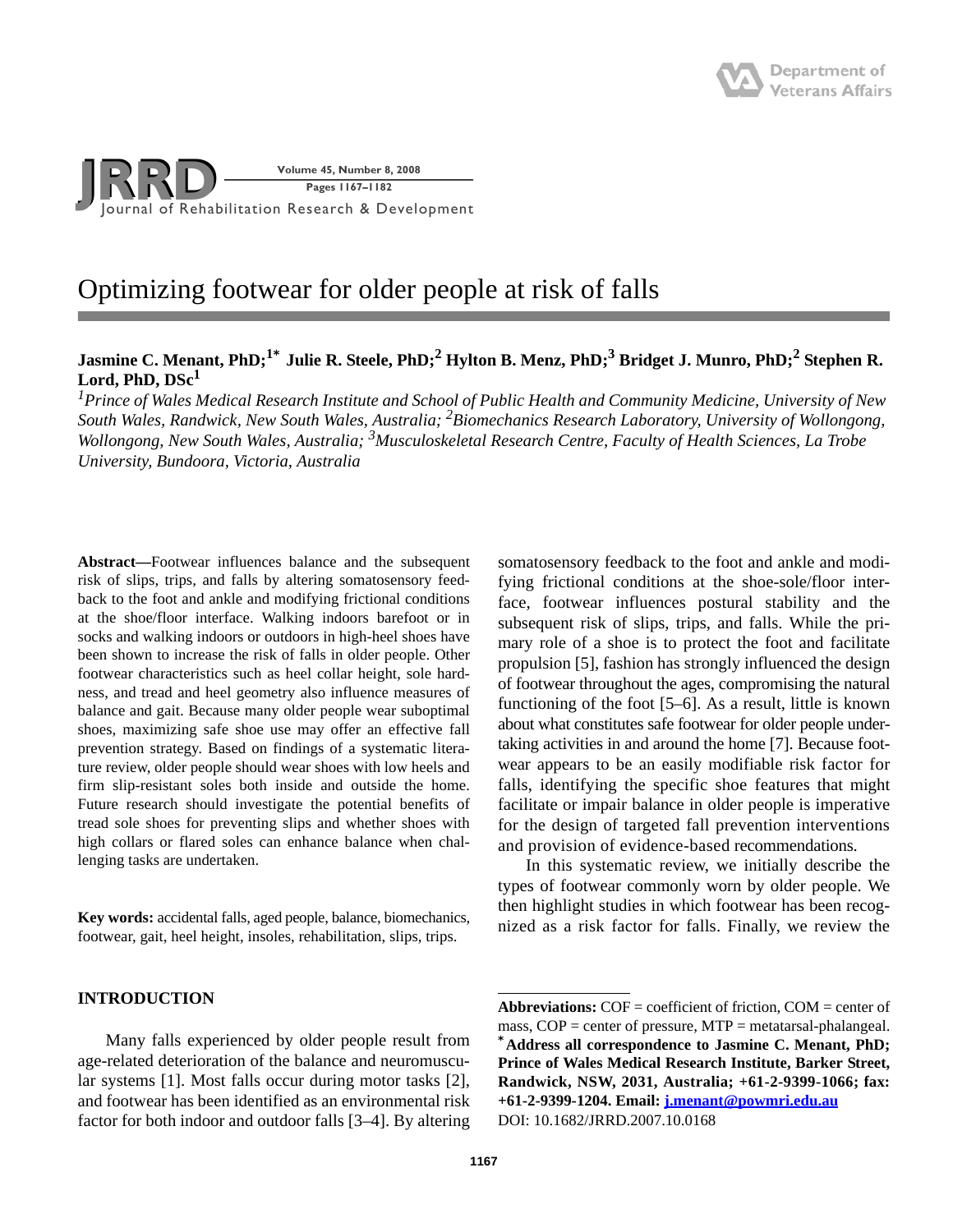evidence pertaining to the effects of specific footwear characteristics on balance and related factors in older people.

### **SEARCH STRATEGY**

We conducted a Medline search to identify studies on habitual footwear for older people, types and features of footwear associated with falls in older people, and effects of footwear and features of footwear that could affect balance and gait in both young and older people. The publication dates of the full-length articles were between 1985 and 2008. We conducted several general searches combining keywords "shoes or footwear" with one or more of the following: "aged or aging," "balance" (subheadings: musculoskeletal equilibrium, muscles, or sensation disorders), "falls" (subheadings: aged and accidental falls), "gait" (all subheadings). We also searched specifically for these keywords: "high-heels," "midsole hardness or sole hardness," "slip resistance," "friction," and "high-collar." Additionally, we searched the Health and Safety Science Abstracts of the CSA Illumina database (ProQuest, Bethesda, Maryland) using the keywords "shoes or footwear" and "balance." We included articles that dealt with nontherapeutic footwear, features of footwear or footwear appliances in the context of falls and/or fall risks in older people, balance, postural control, gait, and slips. We also added articles on the effects of footwear on balance and gait in younger people if we thought they were relevant to fall risk in older people. Finally, we included articles on everyday footwear worn by older people. In contrast, we excluded articles on footwear used for therapeutic purposes or on the effects of footwear on the development of specific medical conditions, because we aimed to focus on the general older ambulatory population. We excluded all articles on features of shoes used for sports unless we considered the effects shown relevant to balance control during walking. Abstracts published more than 4 years ago and singlecase studies were excluded. We examined the references of the selected articles from the searches including reviews and searched for any relevant article, then included it in the literature review if it satisfied the inclusion and exclusion criteria defined earlier. We assessed the level of evidence of the selected studies based on the Oxford Centre for Evidence-based Medicine Levels of Evidence [8], which ranks studies based on their methodological rigor.

### **SEARCH RESULTS**

Our multiple Medline searches retrieved 1,185 articles, 56 of which were relevant based on title and abstract [9–64]. Based on their references, we retrieved 19 more articles [65–83]. We retrieved one additional relevant article [84] from the CSA Illumina database. One abstract presented at a recent conference [85] and two articles "in press" [86–87] were also included. We ultimately included 79 articles in this literature review (**Appendix**, available online only at http://www.rehab.research.va.gov/jour/08/ 45/8/pdf/contents.pdf). According to the Oxford Centre for Evidence-based Medicine Levels of Evidence [8], all the studies selected and involving human testing had a level of evidence of 2b because they were cohort studies, either cross-over controlled comparisons or crosssectional studies. Two studies were nested case-control studies [26,57]. Only one article, a systematic review [22], had a level of evidence of 2a.

### **DISCUSSION**

#### **What Footwear Do Older People Wear?**

Identifying the type of shoes usually worn in and around the home is important for determining whether the footwear worn by older people places them at an increased risk of falls. Older community-dwelling people are the most active sector of the elderly population and, as a result, are the group most exposed to environmental risk factors [2]. Furthermore, community-dwelling people are more likely to engage in outdoor activities and therefore have different footwear-wearing habits and requirements than people living in residential aged-care facilities who have limited mobility.

A survey of the footwear purchased by 128 communitydwelling people (including 60 men) aged over 65 years revealed that the majority wore slippers within their homes and that 32 percent of women and 28 percent of men usually walked barefoot or wore socks [42]. Similarly, approximately 25 percent of 312 older communitydwellers reported wearing slippers inside the house, followed by 19 percent reporting walking around without shoes [85]. Because both these studies were conducted in Australia, the warm climate might well have contributed to the high proportion of people not wearing shoes while at home. As one might expect, the probability of older people predominantly wearing slippers rises in residents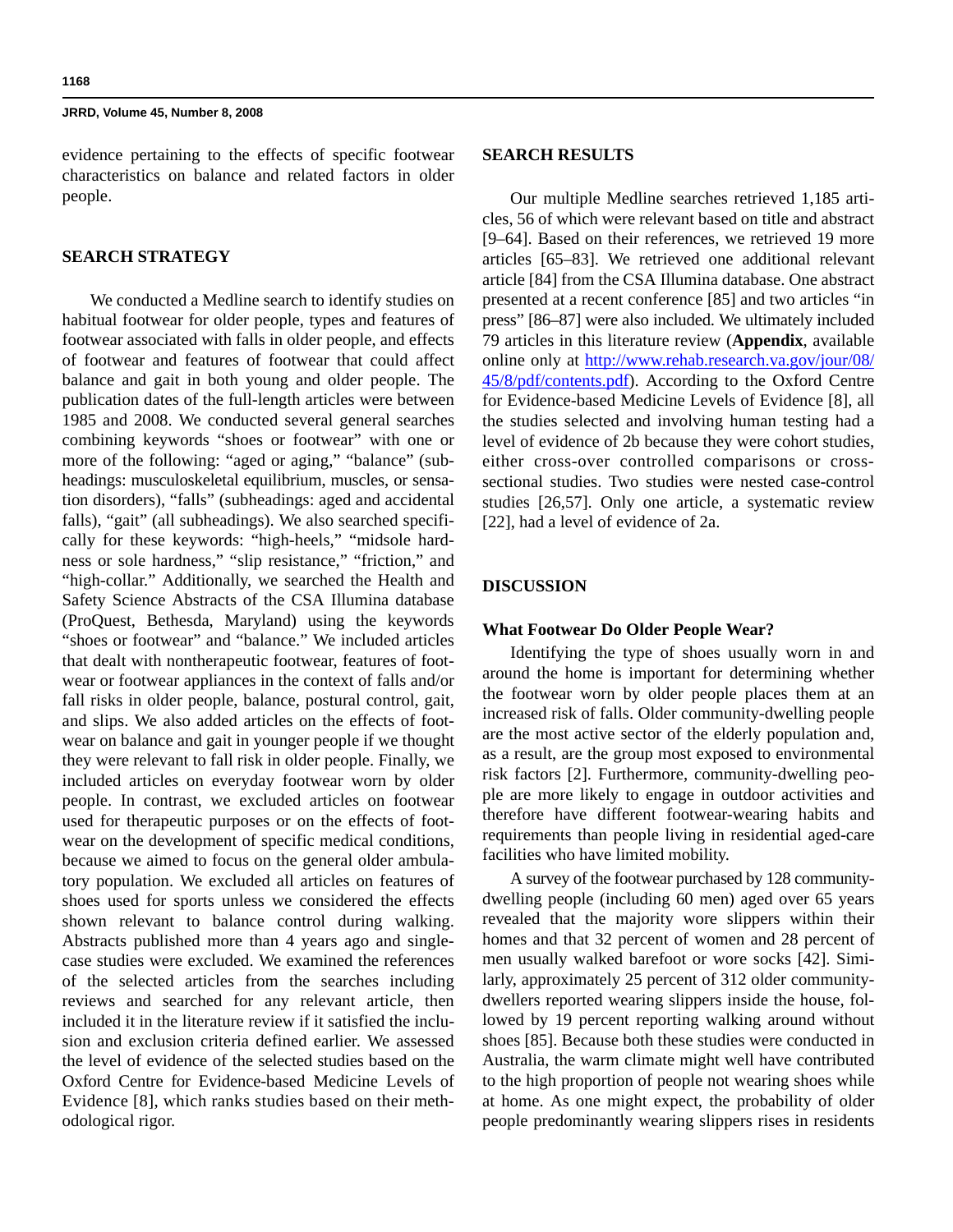**1169**

of institutions and hospital inpatients, as well as with increasing age. Accordingly, 37 percent of a sample of 606 nursing home residents (mean age 83 years) reported wearing slippers indoors [25] and 66 percent of 44 patients in a subacute aged-care hospital reported wearing slippers or moccasins [24]. Older people typically chose to wear slippers because they are usually made of soft material and their flexible structure can comfortably accommodate painful feet and foot deformities [42]. A recent study found that, in a sample of 312 older community-dwelling people, those who wore slippers indoors versus no shoes or fastened shoes reported more foot pain and had a significantly greater falls risk score as indicated by deficits in sensorimotor function tests (visual contrast sensitivity, knee extension strength, proprioception, postural sway, hand reaction time) [85].

Other studies have found that older people, irrespective of their dwelling status, wear poorly fitted shoes, which may lead to foot problems and, in turn, increase the risk of falls [88]. For example, Burns et al. noted that 72 percent of older people admitted to a rehabilitation unit ( $n = 65$ ) were wearing ill-fitting shoes, with 90 percent of these shoes being too long or too wide [12]. Similarly, Menz and Morris found that older retirement-village residents ( $n = 176$ ) wore ill-fitting indoor and outdoor shoes (81% and 78%) narrower than their feet [40]. While incorrect shoe length has been significantly associated with ulceration of the foot and with pain [12], overly narrow footwear has also been strongly associated with the presence of corns on the toes [40]. Larsen et al. reported similar findings, in that 43 percent and 5 percent of older community-dwelling women  $(n = 2,649)$  and men  $(n = 1,649)$ 1,632), respectively, wore either socks, slippers, or improperly sized or ill-fitting shoes while indoors [27]. Of 128 patients admitted to a geriatric unit and requiring new footwear, 28 percent wore slippers often leading to heel slippage, 25 percent wore shoes with heels higher than the recommended height, 20 percent wore shoes with heels narrower than the recommended width, and 11 percent wore shoes "beyond repair," with cut uppers or flapping soles [67].

In 44 patients from an aged-care hospital, a modified version of a footwear assessment form [89] identified that a lack of a slip-resistant sole or a fastening mechanism, as well as an excessively flexible heel counter or shank, were the most frequent detrimental shoe characteristics [24]. These shoe features likely promote slips and trips because they fail to provide foot support. A telephone interview regarding shoes worn at the time of a fall in 652 community-dwellers aged 65 and over found that only 26 percent of participants were wearing "sturdy shoes" when they fell [14]. These findings, however, may be limited to participants' varying interpretations of what constitutes a sturdy shoe.

In summary, many older people wear inappropriate footwear both inside and outside the home. Shoes are replaced infrequently, possibly because of a lack of knowledge about the importance of safe shoes and/or financial considerations [14,42]. The choice of footwear might be somewhat dictated by comfort and the need to accommodate painful feet [85], explaining the tendency for older people to wear excessively flexible and/or overly long and wide shoes. Older people might also favor shoes without fasteners for the practical reasons that they do not have to bend down to tie laces or fasten straps.

### **Is Footwear a Risk Factor for Falls in Older People?**

Regardless of the reasons influencing older people's choice of footwear, the types and characteristics of shoes commonly worn by older people match shoe types identified by both retrospective and prospective investigations as risk factors for falls. Investigating falls in a sample of 96 male and female community dwellers aged 60 to 80 years, Berg et al. found that participants who had falls reported wearing shoes with slippery soles or slippers as a predisposing factor (in 9% of those who fell) [3]. Gabell et al. prospectively examined risk factors associated with falls in 100 community-dwelling people aged 65 and over and identified inadequate footwear as a major contributing factor [17]. Out of 22 falls, 10 occurred while participants were wearing either heavy boots or boots with cutaway heels, slip-on shoes, or slippers. Gabell et al. also found that a history of high-heel shoe wearing in women was a predisposing factor for falling. Of the 22 falls reported, 10 occurred outdoors, which may explain why, contrary to other studies, walking barefoot did not appear to be a major falls risk factor [17].

Tencer et al. conducted a 2-year prospective investigation of falls in which they matched older communitydwelling people who fell  $(n = 327)$  with people with similar demographics who did not fall [57]. The researchers found that 61 percent of the falls occurred outdoors and that shoes with heels greater than 2.5 cm increased the risk of falls compared with athletic or canvas shoes (odds ratio: 1.9). They also found that the risk of falls significantly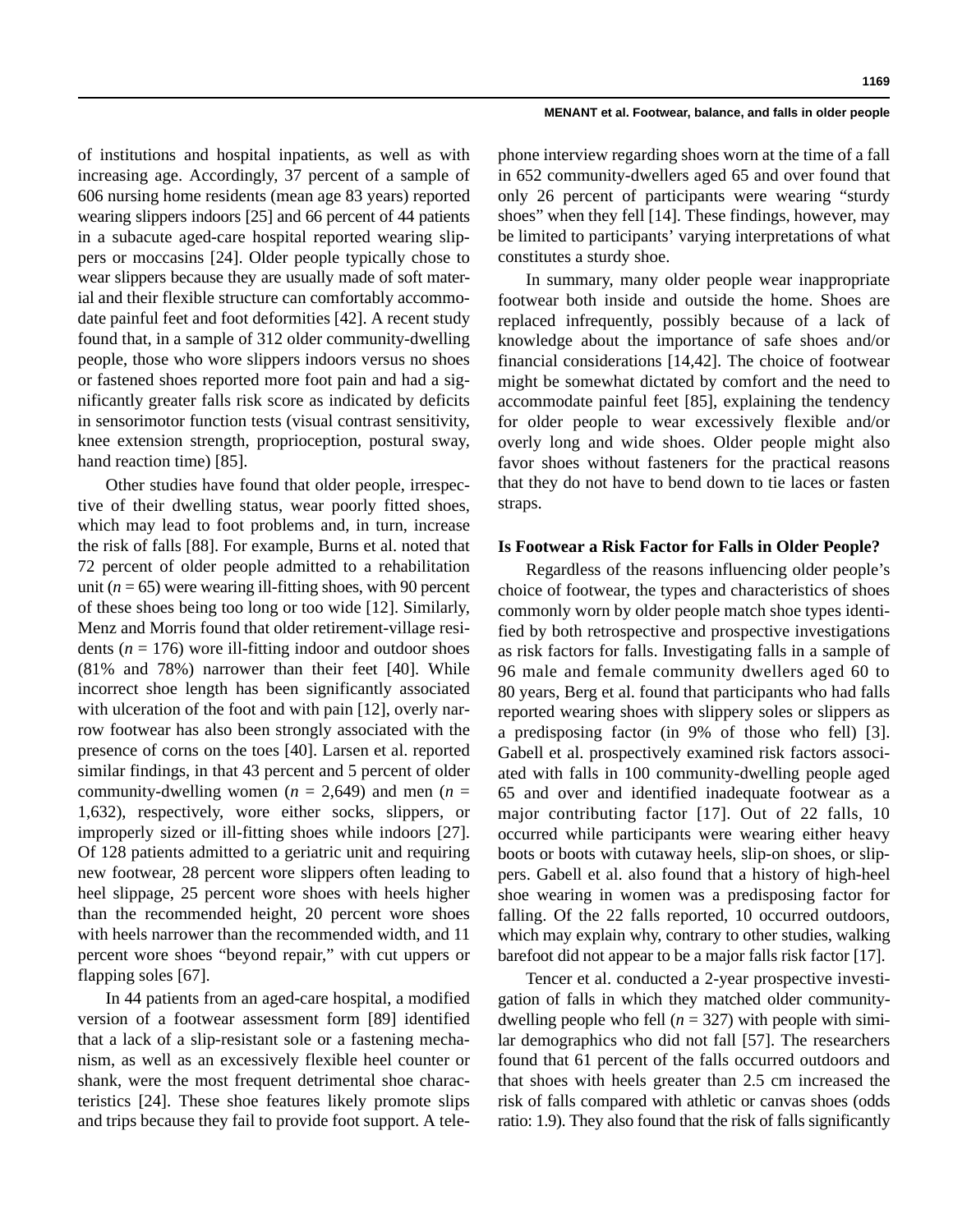decreased with an increase in median sole/surface area above 74  $\text{cm}^2$  (median sole/surface area for high-heel dress shoes was  $49 \text{ cm}^2$ ). Walking barefoot or wearing socks increased the risk of falls the most, by up to 11 times compared with walking in athletic or canvas shoes [26]. A recent prospective study conducted among 176 older retirement-village residents for whom more falls occurred indoors than outdoors ( $n = 50$  vs  $n = 36$ ) also confirmed that walking barefoot or in socks increased the risk of falls indoors (odds ratio: 13.7) [41]. Furthermore, Larsen et al. reported a strong independent association between walking indoors in socks or slippers and falls (odds ratio: 5.5) in women aged over 66 years [27].

Using a footwear assessment form that identifies shoe characteristics relevant to a loss of balance or a fall [89], another retrospective study noted that 75 percent of a sample of 95 older people (mean  $\pm$  standard deviation age  $78.3 \pm 7.9$  years) who had a hip fracture-related fall were wearing improper footwear at the time of the incident [52]. The largest proportion of falls occurred while the older people were walking inside their homes (48%), and slippers were the most common type of footwear worn (22% of the fall cases). The unsafe features of shoes identified in this study included a lack of fixation (63%), excessively flexible heel counter (43%), and an excessively soft sole (20%) [52]. The participants who tripped  $(n = 32)$  were more likely to be wearing slippers or illfitting shoes without proper fixation. Hourihan et al. also reported that at the time of a hip-fracture-related fall, 24 percent of 104 older people were barefoot or in socks, 33 percent were wearing slippers, and 22 percent were wearing slip-on footwear [71]. Similarly, analysis of footwear habits among nursing-home residents  $(n = 606)$ revealed a strong association between wearing slippers (as opposed to shoes) and fractures [25]. Furthermore, Keegan et al. found that slip-on shoes and sandals were associated with a greater risk of a foot fracture from a fall (odds ratio: 2.3 and 3.1, respectively), and that wearing medium- to high-heel shoes and narrow shoes increased the risk of fractures at five sites (foot, distal forearm, proximal humerus, pelvis, and shaft of the tibia/fibula) in people aged 45 years and over [59].

These findings suggest that suboptimal footwear, regularly worn by older people, increases the risk of falls. Older people might exacerbate their risk of slipping by walking barefoot, in socks, or in shoes without slipresistant outer soles, or their risk of tripping by wearing ill-fitting slippers or shoes lacking fasteners. Wearing

shoes that are the wrong size might also lead to foot problems that, in turn, can place older people at an increased risk of falls [88]. Indoor footwear, or the lack of it, seems to be more implicated in the etiology of falls than outdoor shoes, possibly because more studies have been conducted among older people living in residential aged care who engage less often in outdoor activities.

### **What are the Effects of Specific Footwear Conditions on Stability?**

Findings from experimental studies that have investigated the effects of specific characteristics of footwear on balance and gait can help determine why some shoe types are associated with a higher risk of falls in older people. These investigations might also help us identify features of footwear that may be beneficial to older people's balance and should be considered in the design of safe shoes. This section updates the literature review by Menz and Lord [38] and describes findings related to how shoe properties can facilitate or impair balance.

#### *Barefoot Versus Wearing Shoes*

One may assume that proprioception and plantar sensitivity provide optimal input to the postural control system when the wearer is barefoot versus wearing shoes. While footwear might indeed attenuate tactile sensory input to the plantar sole of the feet [51], this may not always be the case, especially for individuals who have been conditioned to wearing shoes since childhood. In a study by Robbins et al., both young and older subjects were required to estimate the amplitude and the direction of the slope of a weight-bearing surface [51]. The older subjects' joint position awareness was 162 percent lower than that of their younger counterparts when barefoot, possibly due to age-related decline in plantar tactile sensitivity. Wearing running shoes further increased mean estimate error in joint position in both groups, suggesting attenuation of the tactile sensory input through footwear. In addition, a group of community-dwelling older people made fewer errors when barefoot than when wearing shoes in estimating the maximum supination angle of the soles of their feet when they walked along a beam [49]. In contrast, Waddington and Adams reported that older community dwellers  $(n = 20)$  were significantly better at discriminating ankle inversion movements when shod than when barefoot [58]. However, the subjects had undergone wobble-board balance training for 5 weeks in selfselected shoes, which may in part explain these findings.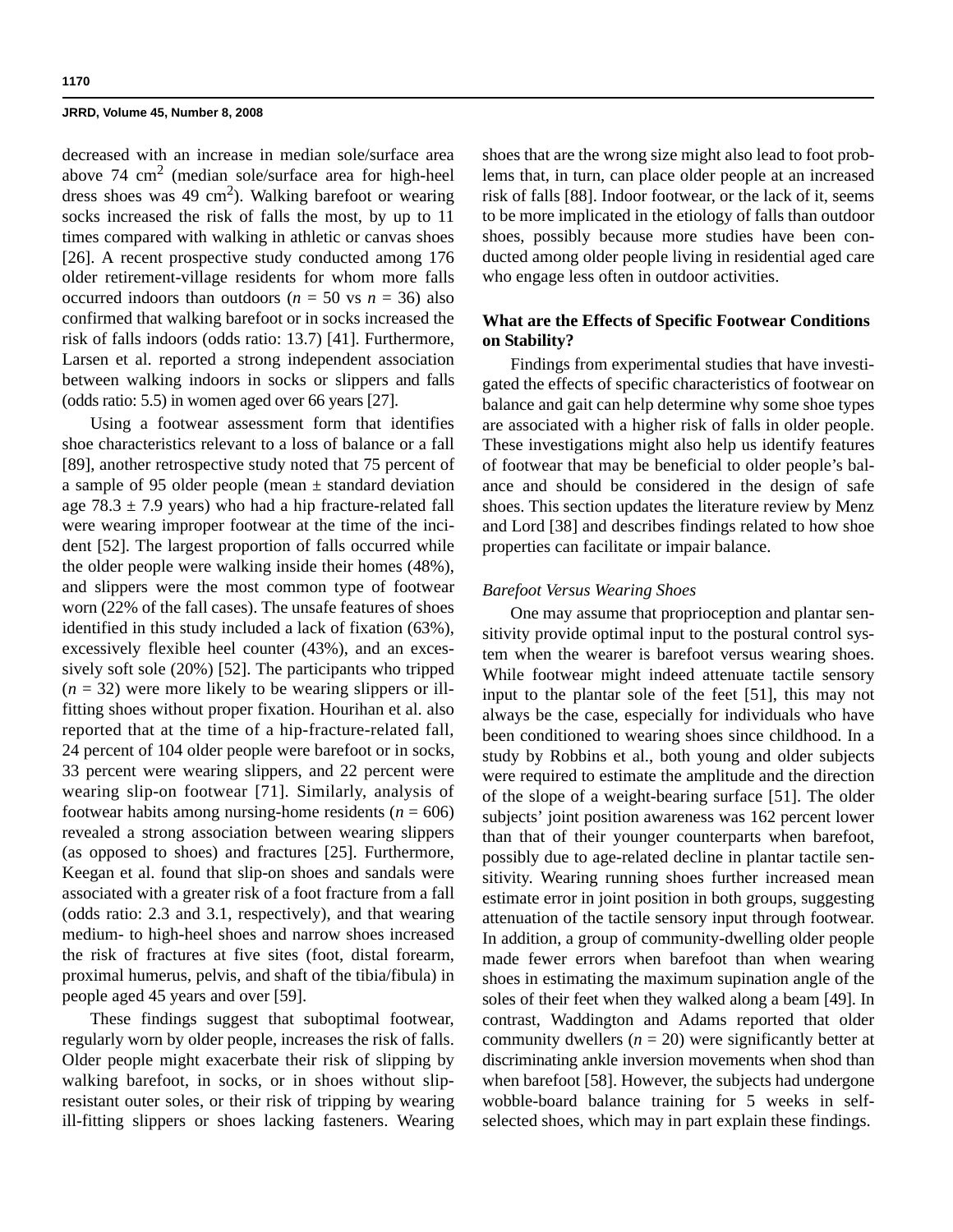As discussed earlier, more than a quarter of older community dwellers walk in the home barefoot [42,85], which is associated with an increased risk of falling [26,41]. Therefore, addressing the effects of barefoot versus shoe-wearing conditions on balance in older people is crucial. Interestingly, being barefoot or wearing shoes did not affect standing balance (maintaining balance while standing on a firm or a compliant surface with eyes open or closed) in 30 older adults who had vestibular problems [61]. Similarly, Arnadottir and Mercer did not report any significant differences in functional reach performance in older women  $(n = 35)$  barefoot compared with fitted with walking shoes [9]. However, these older women took less time and achieved greater self-selected speed in the timed up and go and 10 m walk tests when wearing shoes, presumably because footwear enhanced plantar shock absorption and therefore improved comfort.

In contrast, Lord and Bashford found that older women  $(n = 30)$  performed worse in a test of maximal balance range but exhibited less postural sway and better scores in a leaning balance test (coordinated stability) when barefoot than when wearing standard low-heel shoes [32]. However, these contrasting findings may be explained by the subjects in the Lord and Bashford study being novice wearers of a pair of standard low-heel shoes [32] compared with subjects wearing their own flat or walking shoes as in the previous studies [9,61]. Furthermore, older community dwellers required to walk on a 7.8 cm-wide beam in various footwear conditions failed the task more frequently when barefoot than when wearing shoes [48–49], possibly because of decreased function of the toes associated with long-term wearing of shoes [48]. Despite the hypothesis that walking barefoot or in stockings over a wet or a shiny indoor surface might exacerbate the risk of slipping [41], no study to date has investigated the risk of older people slipping while walking barefoot or wearing socks over common household surfaces such as polished wooden floors. Alternatively, walking barefoot or in socks over a carpeted surface might provide excessive slip-resistance that could lead to a trip in older people; this issue also requires further investigation. Finally, Burnfield et al. reported significantly higher plantar pressures in older people walking barefoot versus shod [11], suggesting that older people should avoid walking around barefoot as it could increase the risk of foot trauma.

The conflicting findings regarding differences in joint position sense and standing balance in older people

between barefoot and shod conditions may be attributed to methodological differences. However, wearing shoes appears to enhance walking stability. Wearing shoes also protects the foot from mechanical insult and irregularities in walking surfaces and is likely to provide more grip than the plantar sole of the foot, reducing the risk of slipping, especially indoors.

### *Heel Height*

As highlighted earlier, heel elevation is associated with an increased risk of falling in older people [17,57]. By elevating and shifting the wearer's center of mass (COM) forward, high-heel shoes affect balance control and lead to postural and kinematic adaptations [53]. The plantar-flexed ankle position adopted when wearing elevated heel shoes might contribute to larger vertical and horizontal ground reaction forces noted at heel strike [15,23,53]. In the plantar-flexed ankle, calcaneal eversion is reduced, which is often noted in high-heeled gait [15,53], and foot rollover in the shoe is absent [15]; these later adaptations might prevent the foot from pronating, affecting the foot's natural shock-absorption mechanism. Compensation strategies in response to this impaired shock absorption subsequently arise at the knee and hip as shown by altered kinematics and kinetics [13–15,44– 45,53–55,69]. Age and sex interactions appear to lead to different trunk and pelvis kinematics during gait. When wearing shoes with high heels, older women and young men show a flattened lumbar lordosis [13,44] while younger women display increased trunk lordosis [44]. Studies have consistently recorded significant increases in forefoot loading during high-heeled gait [20,76], with especially greater pressures in the medial forefoot [23,54, 63,65,81]. Such increased pressures might contribute to the development of plantar calluses [90]. In fact, these foot problems have been associated with wearing shoes with heels higher than 2.5 cm in older women [40].

Individuals wearing high-heel shoes compared with low-heel shoes or barefoot displayed slower walking speed [16,44–45], shorter step or stride length [15– 16,45,69], and increased walking cadence [15,60,69], possibly a consequence of a more cautious walking pattern. Raising the COM increases the moment arm of the medial-lateral moment of force applied at the COM about the shoe/floor interface, resulting in a smaller mediallateral perturbation required for a fall to occur and, thus a smaller critical tipping angle of the elevated heel shoe [57].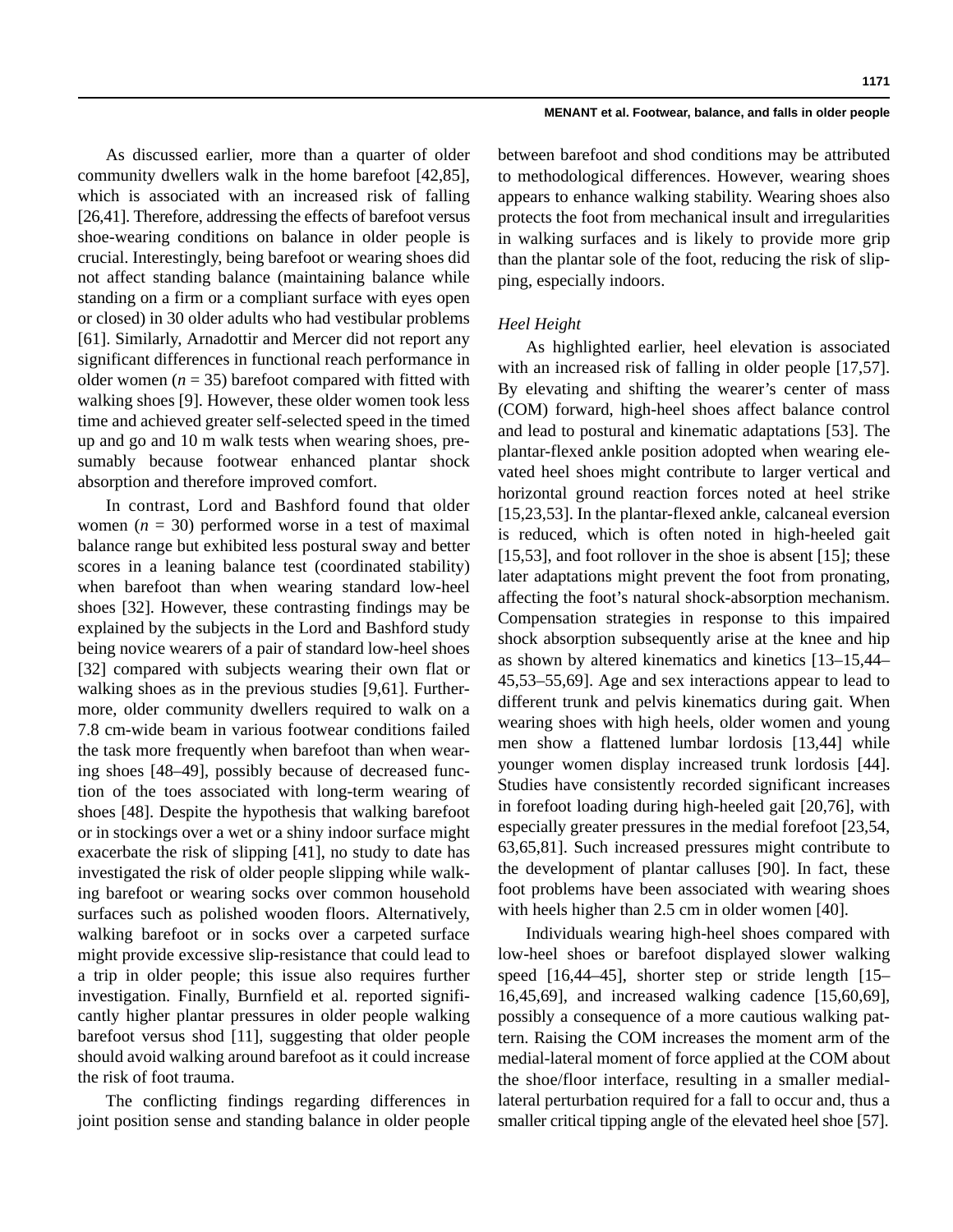Despite quite different methodologies, study findings show that experience in walking with elevated heel shoes alters lower-limb muscle activity patterns. For example, men and women wearing high-heel shoes exhibited reduced gastrocnemius muscle activity [28,73], possibly because the plantar-flexed position of the ankle alters the length-tension relationship of this muscle. However, while men showed a significant increase in tibialis anterior muscle activity (possibly to counteract a feeling of instability), women who were regular high-heel shoe wearers displayed the opposite muscle activity pattern [28]. In contrast, five young healthy women did not display significantly different peak tibialis anterior muscle activity during walking in medium- and high-heel shoes compared with low-heel shoes [72]. The level of experience of these women with wearing high-heel shoes, which was not specified, and the imposed walking velocity could have contributed to the contradictory findings reported here. In another study following a fatigue exercise simulating high-heeled gait, habitual high-heel shoe wearers showed low-level endurance of the peroneus longus muscle and an imbalance in muscle activity between the lateral and medial heads of gastrocnemius [21]. This muscle imbalance might increase foot instability as suggested by abnormal lateral movements of the center of pressure (COP) under the heel and first metatarsal head observed in habitual high-heel shoe wearers [21].

Few studies have investigated the effects of wearing elevated heel shoes on stability in older people. One study showed that young women  $(n = 27)$  maintained significantly better balance on a moving platform when subjected to various accelerations while wearing tennis shoes compared with cowboy boots [10]. Subsequently, Lord and Bashford found that older women from a retirement village  $(n = 30)$  performed significantly worse in three tests of balance (postural sway, maximal balance range, and coordinated stability) in high-heel dress shoes (6 cm heel height) than when barefoot or in low-heel shoes (1.6 cm heel height) [32]. A group of 29 people aged over 70 years also showed greater postural sway when standing in elevated heel shoes (4.5 cm heel height) compared with standard shoes (2.7 cm heel height) [86]. Similarly, other researchers noted that elderly community-dwelling women  $(n = 35)$  performed significantly worse in the tests of functional reach, timed up and go, and 10 m walk when wearing dress shoes (5.3 cm mean heel height) compared with walking shoes (1 cm mean heel height) or being barefoot [9]. However, Lindemann et al. did not find any differences in postural sway or walking velocity in a sample of frail older women  $(n = 26)$ wearing tennis shoes with either 1 or 2 cm heel height [31].

Because some types of male footwear (e.g., cowboy boots) also have an elevated heel, some investigations have included male subjects in their sample [13,36]. The variety of findings pertaining to the effects of high-heel shoes on balance and gait can be attributed to inconsistencies in the choice of footwear. While some studies have compared barefoot with high-heel dress shoe conditions [20,36,43,69], others have compared tennis shoes or flat shoes with high-heel shoes with a narrow toe-box [20,36,44–45,55,60,69,76]. Some researchers have used only a shoe heel attached to the heel of the foot of the individual [65], whereas others have used each individual's dress shoes or have provided a standard dress shoe [28,32,36,44–45,81]. Few studies have managed to isolate the effect of heel height by keeping a shoe of similar design but systematically increasing the heel height [15,23,31,53,63,66,73,86]. Thus, whether study findings reflect the true effects of heel height or are influenced by other shoe design factors is questionable. Nevertheless, the detrimental effects of elevated heel shoes are numerous and, for this reason, older people should be advised against wearing such footwear because it places them at an increased risk of falling.

### *Sole Cushioning Properties*

Following research associated with the development of shoes with extra midsole cushioning designed to attenuate impact forces and reduce injuries during running [91–93], studies have been conducted to investigate the effects of sole and midsole thickness and hardness on stability in older people. An initial study involving 25 older men demonstrated the detrimental effect that soft and thick shoe midsoles (shore A-15 [for the studies reviewed here, shore-A hardness ranges from shore A-15 for soft soles, to shore A-58 for hard soles], 27 mm at the heel and 16 mm under the 1st metatarsal-phalangeal [MTP] joint) have on balance control, assessed by the frequency of falls from a walking beam [48]. A later study involving young men reported similar findings [50]. The older men perceived the shoes with soft thick midsoles to be the most comfortable among shoes of varying hardness (shore A-15, A-33, and A-50) and thickness (13 mm at the heel and 6.5 mm under the 1st MTP joint versus 27 mm at the heel and 16 mm under the 1st MTP joint) [48], possibly because the soft and thick midsoles enabled even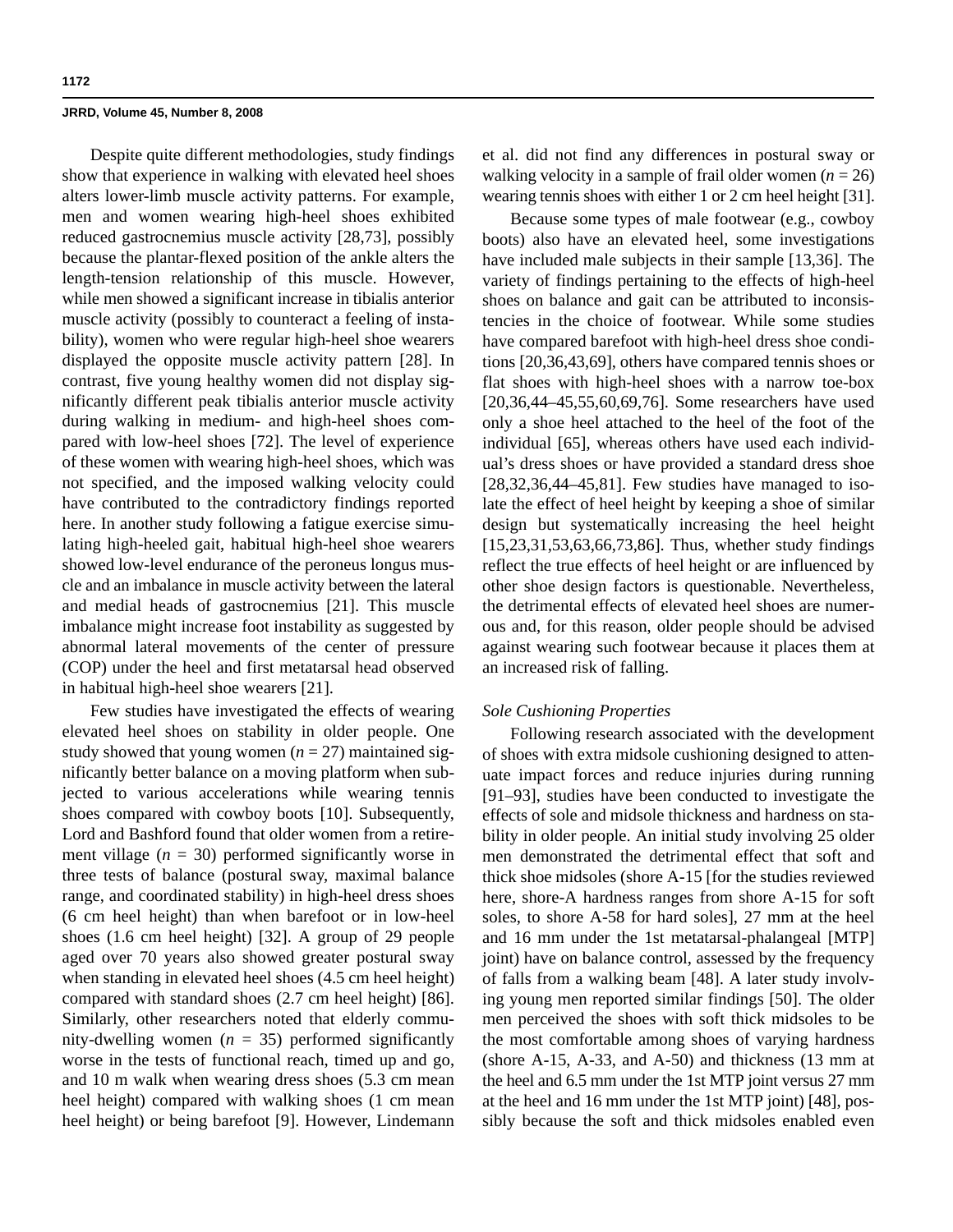distribution of load across the plantar surface of the foot. This even distribution of load, in turn, was hypothesized to reduce plantar tactile sensory feedback and subsequently impair balance control. The authors also suggested that the midsole mechanical instability generated frontal plane movements at the ankle through material compression. A subsequent study investigating the effects of age and footwear on joint position sense clarified these proposed mechanisms, concluding that shoes with soft thick soles impair stability by reducing joint position sense [51].

This notion was subsequently tested in more dynamic conditions, in which 13 young and 13 older men who walked on a beam in shoes of varying midsole hardness and thickness were asked to estimate the maximum supination angle of the sole of their foot [49]. Position error was then calculated with rear-foot angle [49]. Foot position awareness was worse, by approximately 200 percent, in the older compared with the younger adults in any footwear condition, and the older subjects' mean position error was greatest in the shoes with the thickest and the softest midsoles. In agreement with previous findings [48], balance was worst in the thick and the soft midsole shoes, especially in the older group. Furthermore, errors in judgment of foot position were positively correlated with midsole thickness, and negatively correlated with balance and with midsole hardness.

Sekizawa et al. also reported detrimental effects of thick-sole shoes (50 mm at the heel and 30 mm under the 1st MTP joint) compared with barefoot on joint position sense in 20 young males as they stood with the foot placed in dorsiflexion [80]. Furthermore, Perry and colleagues investigated balance control in young people performing tests of rapid unplanned stopping both barefoot and when wearing midsoles of three different hardnesses (shore A-15, shore A-33, and shore A-50) fixed to their feet [46]. Compared with the hard midsoles, the soft midsoles led to a significant reduction in medial-lateral range of COM displacement, to possibly counteract the lack of mechanical support of the material. A reduction in the COM-COP distance, together with a significantly greater vertical loading rate in the softer midsoles compared with barefoot during terminal stance demonstrates how softer midsoles, may impair balance control in the sagittal plane during stopping. Perry et al. concluded that soft-sole shoes may threaten an older person's stability, because greater muscular activity is required to maintain stability during stopping in this footwear condition [46].

In an attempt to combine comfort and stability, Robbins et al. investigated the effects of a soft, low-resilience material on postural sway and perceived comfort in 30 young and 30 older adults [79]. The authors hypothesized that, in addition to providing a cushioning sensation, soft, low-resilience interfaces would remain compressed after foot strike and prevent excessive frontal plane movement of the foot, as would be expected with high-resilience materials. Results of the study confirmed that in both groups, sway velocity was significantly lower when subjects stood on the thin low-resilience interface than on the thick high-resilience interface. Overall, a trend developed, with the low-resilience material being more comfortable than the high-resilience material. In accordance with these findings, optimum comfort and stability might be obtained if the soles of the shoe are thin and hard combined with low-resilience insoles. However, no significant differences in measures of postural sway and leaning balance during standing (maximal balance range and coordinated stability) were found between a mediumhard-sole (shore A-42) and a hard-sole (shore A-58) shoe in a population of 42 older women, leading to the conclusion that the soft-soled shoes used in this study might not have been compliant enough to affect balance [33]. Accordingly, Menant et al. did not find any difference in tests of postural sway, leaning balance, and choice-stepping reaction time in older people  $(n = 29)$  wearing soft-sole shoes (shore A-25) or hard-sole shoes (shore A-58) versus medium-hard-sole shoes (shore A-40) [86].

In summary, variations in sole or midsole hardness do not appear to significantly alter balance during standing. However, thick- and soft-sole shoes impair stability during walking by reducing foot position awareness and mechanical stability, and may pose an even greater threat to stability during challenging tasks [46]. Despite this evidence, epidemiological studies have failed to confirm whether sole hardness or thickness are risk factors for falls in older people [57]. Because of the constrained nature of balance tests in the investigations conducted by Robbins et al. (beam walking [93], as discussed in Grabiner and Davis [94]) and the lack of evidence regarding older people's balance control during challenging tasks, further studies are required before definitive recommendations can be made regarding midsole hardness and thickness.

### *Collar Height*

High-collar shoes were initially investigated in the context of preventing sports-related ankle sprains, by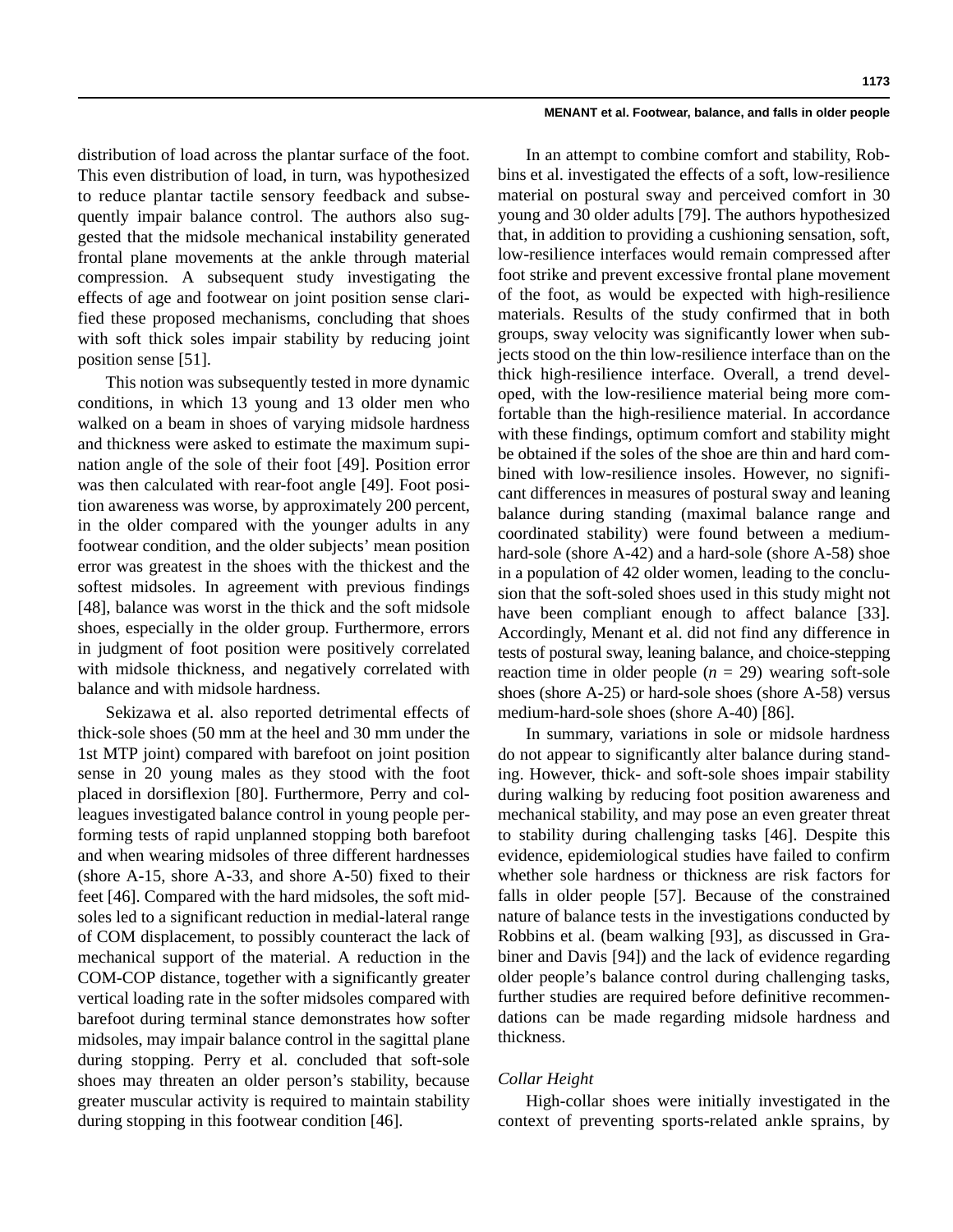providing extra mechanical support around the ankle. Relative to low-collar sports shoes, high-collar sports shoes offer significantly better resistance against inversion [78] and reduced ankle inversion angular velocity [82] in young adults performing various sporting tasks.

In addition to providing greater mechanical stability to the ankle joint, the extra sensory input provided by a high collar is thought to facilitate joint position sense [62] and, in turn, improve medial-lateral balance control. In fact, a tactile stimulus applied to the leg of younger, older, and neuropathic subjects has been found to reduce body sway during standing [95]. Significant improvements in postural sway and leaning balance were also noted in laced boots versus low-collar shoes in a group of 42 women aged 60 to 92 years old [33], while no difference in tests of balance and stepping were found in 29 male and female community dwellers wearing low-collar shoes versus 11 cm-high collar shoes [86]. In contrast, compared with trainers, cowboy boots were found to impair balance control in young women standing on a platform that was translated in the anterior-posterior direction [10]. However, in addition to a higher collar, the boots also had an "inverted" heel of 3.7 cm, which may have contributed to the subjects' instability. More research is therefore recommended to confirm the potential benefits of high-collar shoes on stability during challenging motor tasks, since potential aesthetic concerns of such footwear combined with their lack of suitability for hot climates might deter older people, especially women, from wearing such shoes on a regular basis.

### *Sole Flaring*

By increasing the base of support, a flared sole might improve medial-lateral stability [38] and therefore warrants consideration when shoes are designed for older people [96]. Most published investigations have examined this shoe feature in the context of preventing running injuries [77,82]. For example, compared with standard trainers, low-cut trainers with a flared sole were found to reduce slipping of the foot within the shoe. Further, the flared sole led to a significantly lower inversion moment at the subtalar joint by increasing the lever arm in young subjects who were performing sideward cutting movements [82]. Running shoes with a heel flare were also found to significantly increase initial pronation during running in 14 male runners, but did not affect total pronation or impact force peaks [77]. Menant et al. recently investigated the effects of flared-sole shoes on

tests of balance and stepping in older people and found no differences between standard shoes and flared-sole shoes in older people  $(n = 29)$  [86]. However, whether shoes with a flared sole are beneficial or detrimental to balance control during gait, particularly in older people, remains to be seen.

### *Slip-Resistant Sole Properties*

Slips and trips are the most commonly reported causes of falls in older people [3,97], with 17 percent of falls found to be due to slips in a population of healthy community-dwellers aged over 70 years [2]. Not wearing shoes indoors is suggested to contribute to indoor slips since walking barefoot or in socks increases the risk of falls in older people by more than tenfold [26,41]. Furthermore, ice- and snow-related slips contribute to a high number of injurious falls in cold climate countries. In a 1-year prospective study, 34 percent of ice and snow sliprelated injuries in a Swedish town occurred in adults aged between 50 and 79 years [98], and shoes lacking slipresistant soles likely contributed to these incidents. Because of their higher likelihood of slip-related falls due to an age-related decline in sensorimotor systems, older people may benefit from slip-resistant footwear [99].

In the context of preventing outdoor winter slips during Swedish winters, Gard and Lundborg evaluated various antiskid devices fixed to the footwear of older people who were performing simple walking tasks over five slippery surfaces (ice with sand, ice with gravel, ice with snow, ice with salt, and ice alone) [19]. An antiskid device applied to the shoe heel was rated the best in terms of walking safety and balance, time to put on, and ease of use and it did not significantly affect gait and posture compared with either whole-foot or forefoot-only devices. Using the same testing protocol, Gard and Berggard later confirmed that compared with whole-foot or toe antiskid devices, a heel device was preferred and perceived as providing the best walking safety and balance by 107 men and women aged 22 to 80 years [68]. A study conducted in North America investigated the effects of an elastometer netting ("Yaktrax Walker") worn around the sole of the shoe on outdoor slips and falls in a sample of community-dwelling fallers aged over 65 years [37]. The relative risks of outdoor slips, falls, and injurious falls for the group wearing the device versus the control group who wore their habitual winter shoes were 0.5, 0.45, and 0.13, respectively. These devices therefore may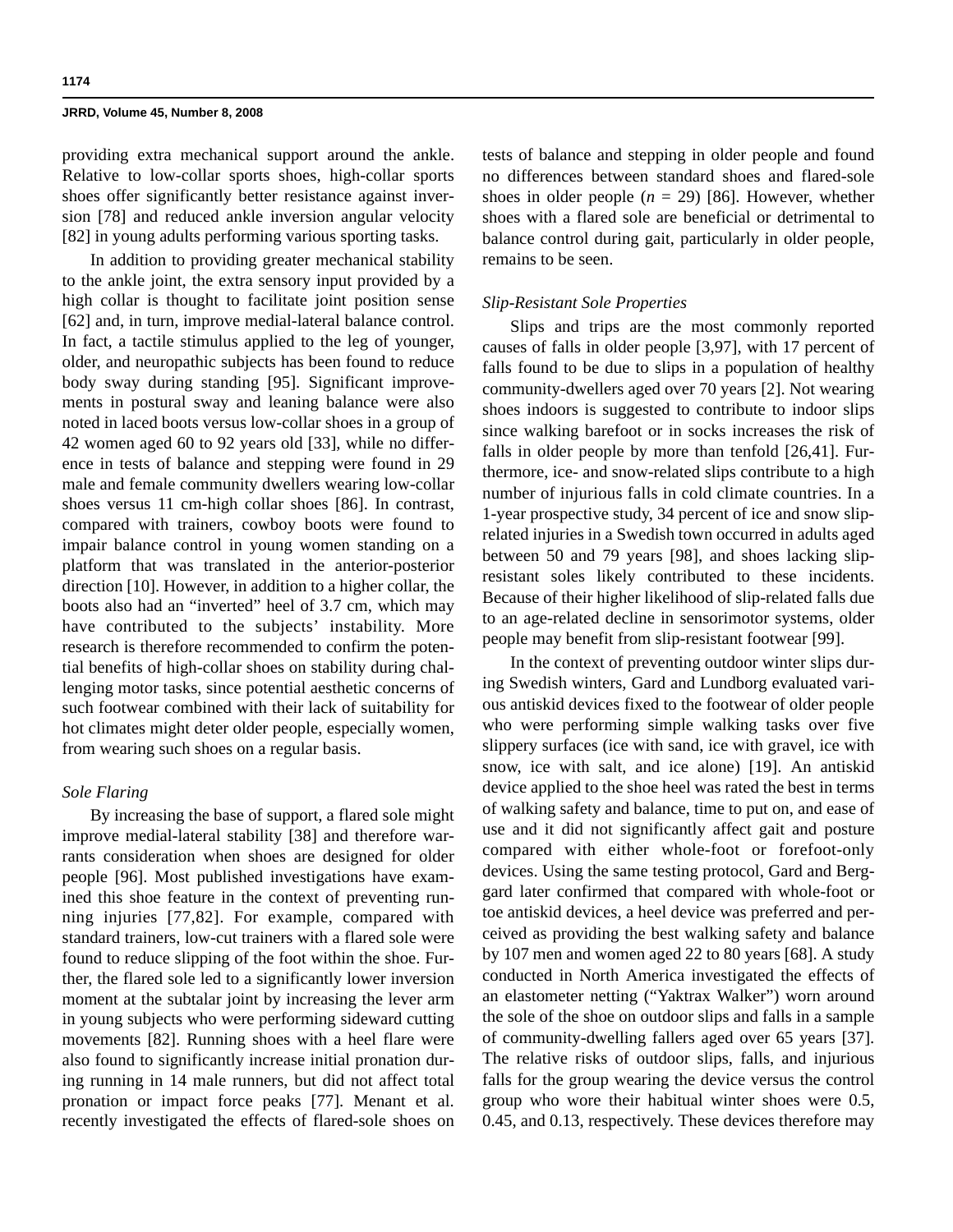provide a useful and inexpensive solution to the problem of outdoor falls on icy surfaces.

An early study that used a slip-resistance testing machine showed that none of several rubber-nitrileheeled shoes tested could provide a safe friction coefficient for walking over smooth wet surfaces contaminated with detergent or oil. Roughening of the floor surfaces, however, was shown to increase safety when nitrile or polyvinyl chloride-heeled shoes were used [83]. Furthermore, Gao et al. compared the slip-resistance of four types of footwear of varying materials and sole tread, hardness, and roughness and found a significant positive correlation between sole roughness and slip-resistance [18]. Following a series of studies on the slip-resistance of various rubber soles on water-wet floors as well as on oil-contaminated surfaces and icy surfaces, Manning and Jones found that to reduce the risks of slips, one should avoid floor polish where possible and increase the roughness of new shoe soles by abrading them [35]. They also suggested that people should be informed of the hazardous slip-resistance of commercially available footwear on icy footpaths. Further testing showed that a rubber heel with a bevel of about 10°, which provides a greater contact area at heel strike than a square rubber heel, offered better slip-resistance over both dry and wet floor surfaces [75]. For the wet floor, a tread pattern reduced the lubricating effect of the water at heel contact but showed dangerously low coefficients of friction (COFs) on oily surfaces.

A study by Menz et al. using a similar methodology confirmed these findings [39]. An Oxford-type shoe (a leather shoe with lacing and a low heel) with various heel configurations was found to provide safe dynamic COFs on common dry household surfaces, the beveled heel configuration being the most slip-resistant. While dress shoes with broad heels reached a significantly greater COF than narrow-heeled ones, overall women's dress shoes could not be considered safe regarding slip-resistance. Unfortunately, none of the Oxford-type shoes or the dress shoes, even when equipped with a patterned sole, had a safe COF on wet oil-contaminated surfaces. Using a slip meter, Li and Chen demonstrated that, compared with flat footwear pads, tread grooves about 1.2 cm wide on a variety of shoe-soling materials (ethylene-vinyl acetate, leather, blown rubber, and neolite) provided greater slipresistance on a range of surfaces (terrazzo, steel, and vinyl), wet or even water-detergent contaminated, because they allowed drainage of the contaminant between the footwear pad and the floor and decreased the contact area between the two surfaces [29]. Tread grooves with an orientation perpendicular to the walking direction provided the highest COF [74]. However, the shoe tread grooves were not effective in providing a safe COF when the surfaces were oil-contaminated [29,74]. Subsequent experiments demonstrated the benefits of increased tread groove depth (from 1 to 5 mm) of neolite footwear pads on slip-resistance on wet and water-detergent-contaminated surfaces but not on oil-contaminated ones [30].

Conflicting views come from a study by Connell and Wolf, in which two near-fall incidents due to excessive foot-floor slip-resistance were documented [4]. In both situations, the older community dwellers were pivoting and the slip-resistance from both their shoe soles and the flooring became too high and resisted the rotation of their lower limb, resulting in a loss of balance. While the slipresistance of the shoe soles and that of the flooring might have been acceptable if considered individually, they appeared to be too high when combined. Menz et al. also reported that during their prospective falls study in older retirement-village residents, four indoor fallers and one outdoor faller perceived their fall to be caused by their shoe getting "stuck," suggesting cases where excessive slip-resistance might have led to trips and/or loss of balance [41]. Too much friction at the shoe/walking surface interface may be hazardous to stability for older people who have a shuffling gait, such as those with Parkinson disease. For these people, a smooth surface may be desirable because shufflers tend to have a very low toe clearance, which may increase the risk of trips when they are traversing an irregular or highly slip-resistant surface.

In summary, Oxford-type shoes equipped with a tread sole and a treaded beveled heel appear to provide sufficient slip-resistance for walking over dry and water wet surfaces. However, older women should be advised to avoid wearing high-heel dress shoes because, in addition to their known detrimental effects on posture and balance, these shoes do not have a safe COF, even with a broad heel. To prevent slips, areas contaminated with detergent or oil should be avoided and frequently cleaned. Roughening these surfaces will also offer greater slip resistance. While providing useful information regarding the safety of footwear/floor interactions, mechanical friction testing has some limitations in that it cannot replicate human behavior in terms of gait biomechanics and psychophysiological factors [99]. For example, prior knowledge of a slippery surface leads to postural and temporal gait adaptations, in turn, lowering the required COF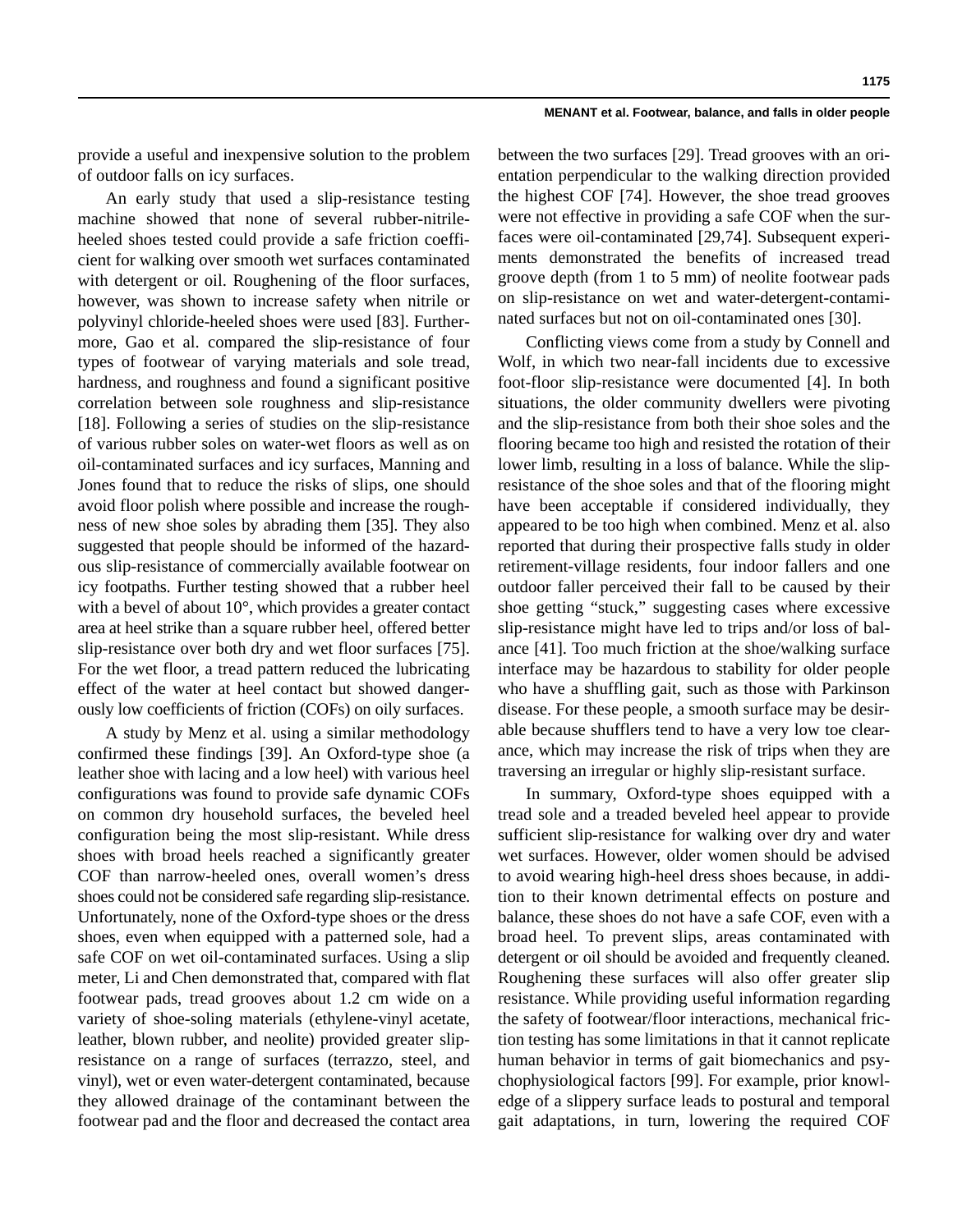[100]. In addition, COF measurements determined from mechanical testing should be interpreted with caution because of the variety of devices and assessments techniques that have been used. Future research should therefore focus on evaluating the effect of slip-resistant shoe soles on older people's stability and risk of slipping while performing challenging motor tasks on various (slippery and nonslippery) household and outdoor surfaces. Finally, recommendations provided to older people regarding wearing slip-resistant footwear should be adapted to each individual's level of functioning, keeping in mind the potential risks of falling associated with excessive slipresistance.

### *Plantar Sensation Facilitating Insoles*

The critical function that plantar cutaneous sensation has on postural control has been well established [101– 103]. Skin mechanoreceptors within the plantar surface of the foot provide information to the central nervous system about body position to induce postural responses [101]. Hence, providing extra tactile sensory input to the plantar surface of the feet has the potential to improve balance control. Priplata et al. recorded postural sway in 15 young and 12 older people who were standing with their eyes closed on vibrating gel-based insoles [47]. Mechanical noise applied to the soles of the feet at a subsensory level led to significant reductions in postural sway, more so in older adults whose threshold of tactile sensitivity would be higher than that of their younger counterparts. Suomi and Koceja evaluated the effects of wearing magnetic insoles on balance in 14 healthy young and older adults and reported small but significant reductions in postural sway in the older subjects wearing the magnetic insoles but no changes in young subjects [56]. However, the validity of these findings is limited because the subjects were not blinded to the insole conditions and the texture of the magnetic and nonmagnetic insoles was different. Further, Hinman did not observe any significant difference in standing or leaning balance in 56 older community-dwelling people with a history of falls or balance problems who were wearing either pairs of magnetic insoles (15 magnets with either a Gaussian rating of 3,900 or 12,000 each) or placebo insoles [64]. Considering the limited evidence of the beneficial effects of magnetic insoles on balance and that the mechanisms whereby a magnetic field applied to the plantar surface of the feet could affect postural control are unclear, magnetic insoles should not be recommended for wear in older people.

After 4 weeks of wearing textured foot orthotics in standardized shoes, 40 healthy women showed that wearing the devices had no significant effects on postural sway (anterior-posterior and medial-lateral range of COP excursions) during standing with their eyes open or eyes closed or on step width during walking at self-selected speed [87]. In contrast, when wearing textured insoles in their own athletic shoes and without any previous familiarization, young subjects exhibited similar COP area and excursion velocity during quiet standing with eyes open and closed, suggesting that extra tactile sensory input from the textured insoles has a beneficial effect on postural control when visual input is inhibited [84]. Variations in the insoles' textured patterns (1 mm-high nubs [87] vs 2.5 mm-high nubs [84]) or in the study design could account for the conflicting findings between these studies.

Hosoda et al. found that, contrary to their hypothesis, wearing "health sandals" (textured insoles with small projections) versus slippers (with smooth insoles) increased latency responses to anterior-posterior perturbations from a motorized balance platform in young adults [70]. In contrast, Maki et al. evaluated the effects of facilitating plantar sensation on balance control by providing 7 young (mean age: 26 years) and 14 older (mean age: 69 years) subjects insoles with a raised edge at the plantar surface boundaries [34]. Fewer "extra" steps and arm movement reactions were noted in older people wearing the modified insoles when stepping in response to unpredictable forward perturbations. Older people wearing the modified insoles also maintained a greater margin of stability relative to the posterior border of the base of support during continuous platform perturbations when required to resist the perturbation without stepping.

As concluded by Hijmans et al. [22], the benefits associated with wearing vibrating insoles [47] or insoles that mechanically facilitate plantar tactile sensitivity [34] are likely to be particularly useful to older people with age-related declines in plantar sensitivity or to counteract the detrimental effects on balance of thick, soft-sole shoes prescribed to people with ulcers or peripheral neuropathy [104]. However, these postural control enhancing insoles may not be easily combined with the orthotic devices that some older people wear and their long-term effects have yet to be demonstrated.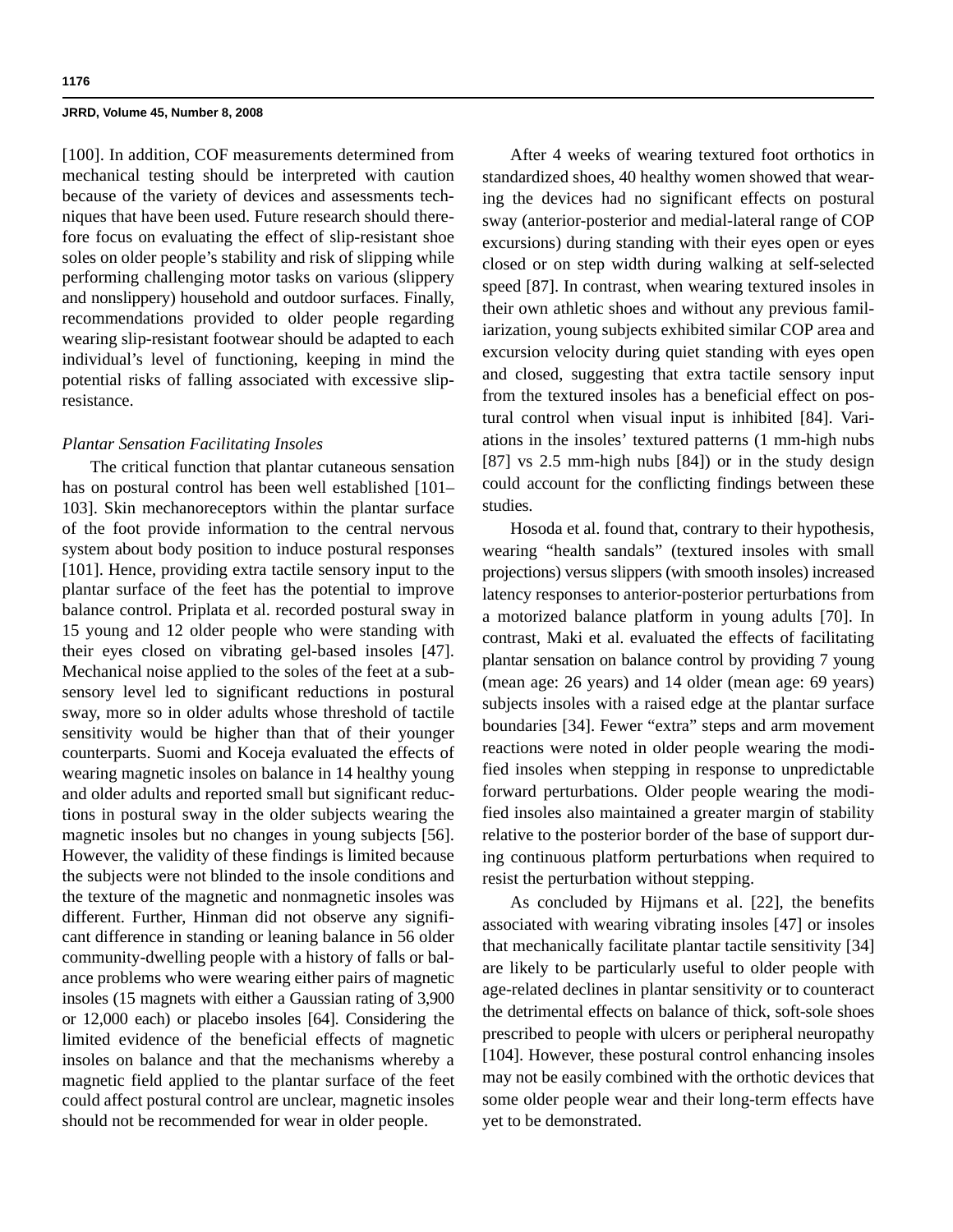**1177**

## **CONCLUSIONS AND DIRECTIONS FOR FUTURE RESEARCH**

The question raised by the American and British Geriatrics societies and the American Academy of Orthopaedic Surgeons in 2001 [7]—What is the safest footwear for older people who have fallen or are at risk of falling?—remains unanswered, despite substantial advances in the field of footwear and falls research. Now sufficient epidemiological evidence suggests that older people should wear appropriately fitted shoes both inside and outside the house, because walking barefoot and in socks indoors are the footwear conditions associated with the greatest risk of falling. Older people should wear lowheel shoes because the detrimental effects of high-heel shoes on posture, balance, and gait are numerous and this type of footwear is also associated with an increased risk of falls. Because shoes with a softer sole (sole hardness less than shore A-33) can alter balance control during challenging gait tasks, older people should be advised to wear thin, hard-soled shoes to optimize foot position. A tread sole and a treaded beveled heel may further prevent slips on wet and slippery surfaces. These recommended features are shown in the **Figure**.

Prevention of falls should also include education of older people and their caregivers/family (for those housebound or institutionalized) regarding these footwear recommendations, because financial and comfort aspects likely currently outweigh safety considerations when older people purchase shoes. Future directions for research should include systematic investigations on the effects of a high collar and a flared sole on stability in older people performing challenging activities. A strong emphasis should be placed on clinical studies assessing slip-resistant features of the sole that can prevent indoor



**Slip-Resistant Sole** 

### **Figure.** Recommended shoe features for older people.

slipping. Finally, the potential benefits of somatosensory stimulating insoles on postural control should be further explored.

### **ACKNOWLEDGMENTS**

This material was based on work supported in part by the Prevention of Older People's Injuries, grant 209799 from the National Health and Medical Research Council (NHMRC) Partnership Scheme. Hylton B. Menz is currently an NHMRC Clinical Research Fellow (ID: 433049).

The authors have declared that no competing interests exist.

### **REFERENCES**

- 1. Lord SR, Sherrington C, Menz HB. Falls in older people: Risk factors and strategies for prevention. 2nd ed. Cambridge (England): Cambridge University Press; 2001.
- 2. Hill K, Schwarz J, Flicker L, Carroll S. Falls among healthy, community-dwelling, older women: A prospective study of frequency, circumstances, consequences and prediction accuracy. Aust N Z J Public Health. 1999; 23(1):41–48. [\[PMID: 10083688\]](http://www.ncbi.nlm.nih.gov/pubmed/10083688)
- 3. Berg WP, Alessio HM, Mills EM, Tong C. Circumstances and consequences of falls in independent communitydwelling older adults. Age Ageing. 1997;26(4):261–68. [\[PMID: 9271288\]](http://www.ncbi.nlm.nih.gov/pubmed/9271288)
- 4. Connell BR, Wolf SL. Environmental and behavioral circumstances associated with falls at home among healthy elderly individuals. Atlanta FICSIT Group. Arch Phys Med Rehabil. 1997;78(2):179–86. [\[PMID: 9041900\]](http://www.ncbi.nlm.nih.gov/pubmed/9041900)
- 5. McPoil TG Jr. Footwear. Phys Ther. 1988;68(12):1857–65. [\[PMID: 3057521\]](http://www.ncbi.nlm.nih.gov/pubmed/3057521)
- 6. Coughlin MJ, Thompson FM. The high price of highfashion footwear. Instr Course Lect. 1995;44:371–77. [\[PMID: 7797875\]](http://www.ncbi.nlm.nih.gov/pubmed/7797875)
- 7. Guidelines for the prevention of falls in older people. American Geriatrics Society, British Geriatrics Society, and American Academy of Orthopaedic Surgeons Panel on Falls Prevention. J Am Geriatr Soc. 2001;49(5):664–72. [\[PMID: 11380764\]](http://www.ncbi.nlm.nih.gov/pubmed/11380764)
- 8. Phillips B, Ball C, Sackett D, Badenoch D, Straus S, Haynes BM, Dawes M. The Oxford Centre for Evidence-based Medicine levels of evidence. Oxford (England): Oxford Centre for Evidence-based Medicine; 2001.
- 9. Arnadottir SA, Mercer VS. Effects of footwear on measurements of balance and gait in women between the ages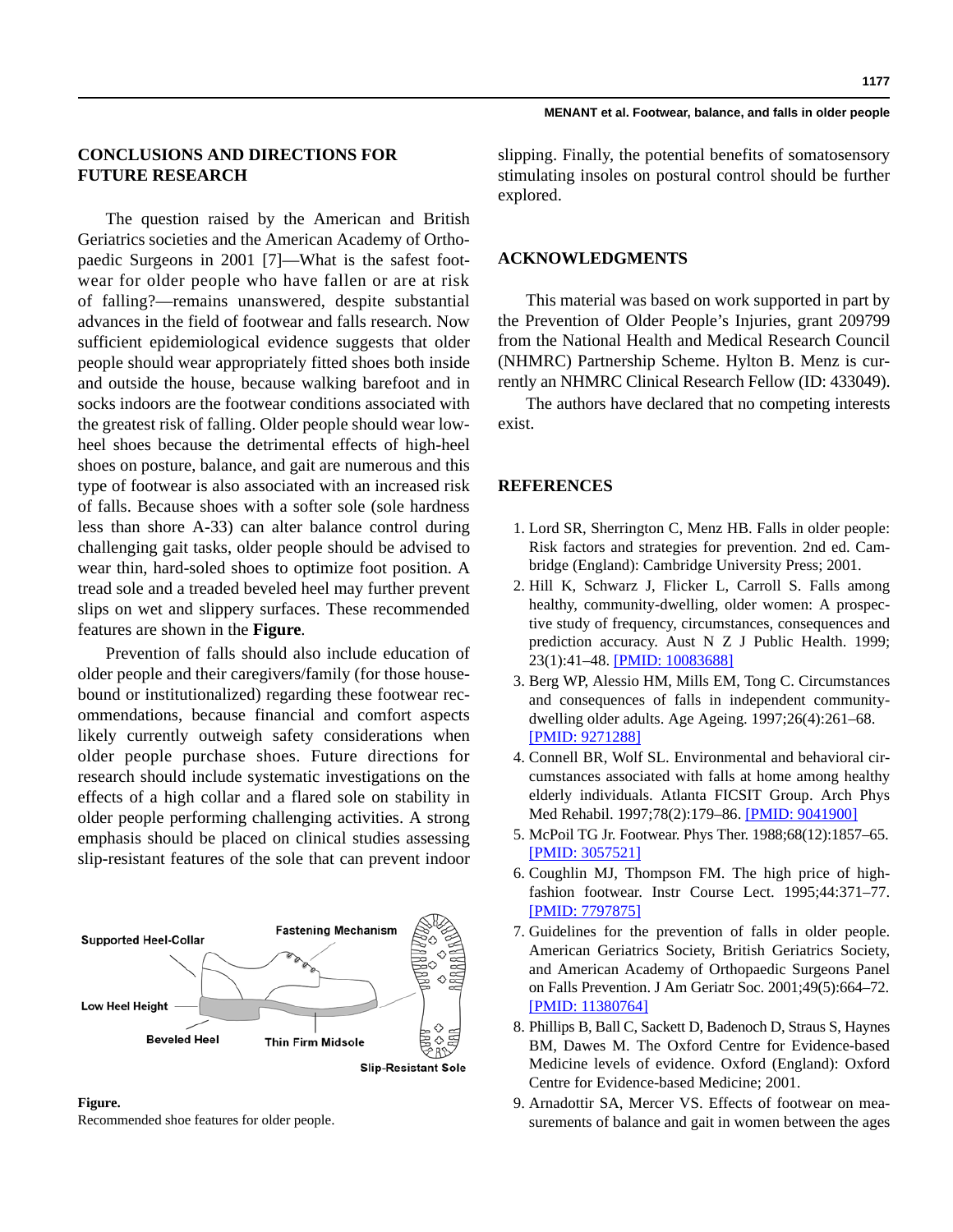of 65 and 93 years. Phys Ther. 2000;80(1):17–27. [\[PMID: 10623957\]](http://www.ncbi.nlm.nih.gov/pubmed/10623957)

- 10. Brecht JS, Chang MW, Price R, Lehmann J. Decreased balance performance in cowboy boots compared with tennis shoes. Arch Phys Med Rehabil. 1995;76(10):940–46. [\[PMID: 7487435\]](http://www.ncbi.nlm.nih.gov/pubmed/7487435)
- 11. Burnfield JM, Few CD, Mohamed OS, Perry J. The influence of walking speed and footwear on plantar pressures in older adults. Clin Biomech (Bristol, Avon). 2004:19(1): 78–84. [\[PMID: 14659934\]](http://www.ncbi.nlm.nih.gov/pubmed/14659934)
- 12. Burns SL, Leese GP, McMurdo ME. Older people and ill fitting shoes. Postgrad Med J. 2002;78(920):344–46. [\[PMID: 12151688\]](http://www.ncbi.nlm.nih.gov/pubmed/12151688)
- 13. De Lateur BJ, Giaconi RM, Questad K, Ko M, Lehmann JF. Footwear and posture. Compensatory strategies for heel height. Am J Phys Med Rehabil. 1991;70(5):246–54. [\[PMID: 1910649\]](http://www.ncbi.nlm.nih.gov/pubmed/1910649)
- 14. Dunne RG, Bergman AB, Rogers LW, Inglin B, Rivara FP. Elderly persons' attitudes towards footwear—A factor in preventing falls. Public Health Rep. 1993;108(2):245– 48.

[\[PMID: 8464983\]](http://www.ncbi.nlm.nih.gov/pubmed/8464983)

- 15. [Ebbeling CJ, Hamill J, Crussemeyer JA. Lower extremity](http://www.ncbi.nlm.nih.gov/pubmed/8173565) [mechanics and energy cost of walking in high-heeled](http://www.ncbi.nlm.nih.gov/pubmed/8173565) shoes. J Orthop Sports Phys Ther. 1994;19(4):190–96. [\[](http://www.ncbi.nlm.nih.gov/pubmed/8173565)PMID: 8173565]
- 16. Esenyel M, Walsh K, Walden JG, Gitter A. Kinetics of high-heeled gait. J Am Podiatr Med Assoc. 2003;93(1): 27–32. [\[PMID: 12533553\]](http://www.ncbi.nlm.nih.gov/pubmed/12533553)
- 17. Gabell A, Simons MA, Nayak US. Falls in the healthy elderly: Predisposing causes. Ergonomics. 1985;28(7):965–75. [\[PMID: 4043031\]](http://www.ncbi.nlm.nih.gov/pubmed/4043031)
- 18. Gao C, Abeysekera J, Hirvonen M, Gronqvist R. Slip resistant properties of footwear on ice. Ergonomics. 2004;47(6):710–16. [\[PMID: 15204296\]](http://www.ncbi.nlm.nih.gov/pubmed/15204296)
- 19. Gard G, Lundborg G. Test of Swedish anti-skid devices on five different slippery surfaces. Accid Anal Prev. 2001; 33(1):1–8. [\[PMID: 11189113\]](http://www.ncbi.nlm.nih.gov/pubmed/11189113)
- 20. Gastwirth BW, O'Brien TD, Nelson RM, Manger DC, Kindig SA. An electrodynographic study of foot function in shoes of varying heel heights. J Am Podiatr Med Assoc. 1991;81(9):463-72. [\[PMID: 1748961\]](http://www.ncbi.nlm.nih.gov/pubmed/1748961) Erratum in: J Am Podiatr Med Assoc. 1991;81(11):612.
- 21. Gefen A, Megido-Ravid M, Itzchak Y, Arcan M. Analysis of muscular fatigue and foot stability during high-heeled gait. Gait Posture. 2002;15(1):56–63. [\[PMID: 11809581\]](http://www.ncbi.nlm.nih.gov/pubmed/11809581)
- 22. Hijmans JM, Geertzen JH, Dijkstra PU, Postema K. A systematic review of the effects of shoes and other ankle or foot appliances on balance in older people and people with peripheral nervous system disorders. Gait Posture. 2007;25(2):316–23. [\[PMID: 16687248\]](http://www.ncbi.nlm.nih.gov/pubmed/16687248)
- 23. Hong WH, Lee YH, Chen HC, Pei YC, Wu CY. Influence of heel height and shoe insert on comfort perception and biomechanical performance of young female adults during walking. Foot Ankle Int. 2005;26(12):1042–48. [\[PMID: 16390637\]](http://www.ncbi.nlm.nih.gov/pubmed/16390637)
- 24. Jessup RL. Foot pathology and inappropriate footwear as risk factors for falls in a subacute aged-care hospital. J Am Podiatr Med Assoc. 2007;97(3):213–17. [\[PMID: 17507530\]](http://www.ncbi.nlm.nih.gov/pubmed/17507530)
- 25. Kerse N, Butler M, Robinson E, Todd M. Wearing slippers, falls and injury in residential care. Aust N Z J Public Health. 2004;28(2):180–87. [\[PMID: 15233359\]](http://www.ncbi.nlm.nih.gov/pubmed/15233359)
- 26. Koepsell TD, Wolf ME, Buchner DM, Kukull WA, LaCroix AZ, Tencer AF, Frankenfeld CL, Tautvydas M, Larson EB. Footwear style and risk of falls in older adults. J Am Geriatr Soc. 2004;52(9):1495–1501. [\[PMID: 15341551\]](http://www.ncbi.nlm.nih.gov/pubmed/15341551)
- 27. Larsen ER, Mosekilde L, Foldspang A. Correlates of falling during 24 h among elderly Danish community residents. Prev Med. 2004;39(2):389–98. [\[PMID: 15226051\]](http://www.ncbi.nlm.nih.gov/pubmed/15226051)
- 28. Lee KH, Shieh JC, Matteliano A, Smiehorowski T. Electromyographic changes of leg muscles with heel lifts in women: Therapeutic implications. Arch Phys Med Reha-bil. 1990;71(1):31-33. [\[PMID: 2297307\]](http://www.ncbi.nlm.nih.gov/pubmed/2297307)
- 29. Li KW, Chen CJ. The effect of shoe soling tread groove width on the coefficient of friction with different sole materials, floors, and contaminants. Appl Ergon. 2004;35(6): 499–507. [\[PMID: 15374757\]](http://www.ncbi.nlm.nih.gov/pubmed/15374757)
- 30. Li KW, Wu HH, Lin YC. The effect of shoe sole tread groove depth on the friction coefficient with different tread groove widths, floors and contaminants. Appl Ergon. 2006;37(6):743–48. [\[PMID: 16427022\]](http://www.ncbi.nlm.nih.gov/pubmed/16427022)
- 31. Lindemann U, Scheible S, Sturm E, Eichner B, Ring C, Najafi B, Aminian K, Nikolaus T, Becker C. Elevated heels and adaptation to new shoes in frail elderly women. Z Gerontol Geriatr. 2003;36(1):29–34. [\[PMID: 12616405\]](http://www.ncbi.nlm.nih.gov/pubmed/12616405)
- 32. Lord SR, Bashford GM. Shoe characteristics and balance in older women. J Am Geriatr Soc. 1996;44(4):429–33. [\[PMID: 8636591\]](http://www.ncbi.nlm.nih.gov/pubmed/8636591)
- 33. Lord SR, Bashford GM, Howland A, Munroe BJ. Effects of shoe collar height and sole hardness on balance in older women. J Am Geriatr Soc. 1999;47(6):681–84. [\[PMID: 10366166\]](http://www.ncbi.nlm.nih.gov/pubmed/10366166)
- 34. Maki BE, Perry SD, Norrie RG, McIlroy WE. Effect of facilitation of sensation from plantar foot-surface boundaries on postural stabilization in young and older adults. J Gerontol A Biol Sci Med Sci. 1999;54(6): M281–87. [\[PMID: 10411014\]](http://www.ncbi.nlm.nih.gov/pubmed/10411014)
- 35. Manning DP, Jones C. The effect of roughness, floor polish, water, oil and ice on underfoot friction: Current safety footwear solings are less slip resistant than microcellular polyurethane. Appl Ergon. 2001;32(2):185–96. [\[PMID: 11277511\]](http://www.ncbi.nlm.nih.gov/pubmed/11277511)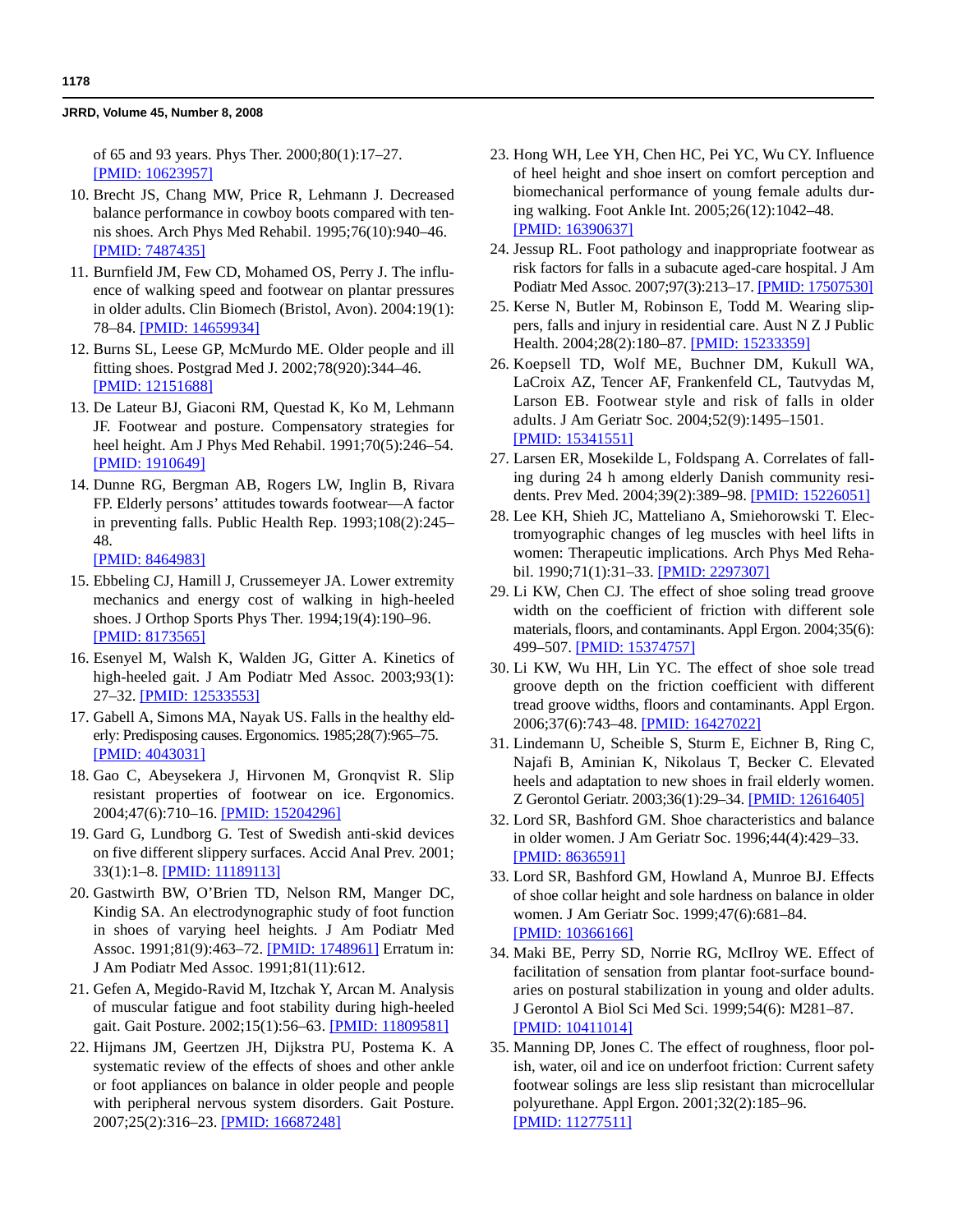- 36. McBride ID, Wyss UP, Cooke TD, Murphy L, Phillips J, Olney SJ. First metatarsophalangeal joint reaction forces during high-heel gait. Foot Ankle. 1991;11(5):282–88. [\[PMID: 2037268\]](http://www.ncbi.nlm.nih.gov/pubmed/2037268)
- 37. McKiernan FE. A simple gait-stabilizing device reduces outdoor falls and nonserious injurious falls in fall-prone older people during the winter. J Am Geriatr Soc. 2005; 53(6):943–47. [\[PMID: 15935015\]](http://www.ncbi.nlm.nih.gov/pubmed/15935015)
- 38. Menz HB, Lord SR. Footwear and postural stability in older people. J Am Podiatr Med Assoc. 1999;89(7):346–57. [\[PMID: 10423940\]](http://www.ncbi.nlm.nih.gov/pubmed/10423940)
- 39. Menz HB, Lord ST, McIntosh AS. Slip resistance of casual footwear: Implications for falls in older adults. Gerontology. 2001;47(3):145–49. [\[PMID: 11340320\]](http://www.ncbi.nlm.nih.gov/pubmed/11340320)
- 40. Menz HB, Morris ME. Footwear characteristics and foot problems in older people. Gerontology. 2005;51(5):346–51. [\[PMID: 16110238\]](http://www.ncbi.nlm.nih.gov/pubmed/16110238)
- 41. Menz HB, Morris ME, Lord SR. Footwear characteristics and risk of indoor and outdoor falls in older people. Gerontology. 2006;52(3):174–80. [\[PMID: 16645298\]](http://www.ncbi.nlm.nih.gov/pubmed/16645298)
- 42. Munro BJ, Steele JR. Household-shoe wearing and purchasing habits. A survey of people aged 65 years and older. J Am Podiatr Med Assoc. 1999;89(10):506–14. [\[PMID: 10546422\]](http://www.ncbi.nlm.nih.gov/pubmed/10546422)
- 43. Opila KA, Wagner SS, Schiowitz S, Chen J. Postural alignment in barefoot and high-heeled stance. Spine. 1988; 13(5):542–47. [\[PMID: 3187700\]](http://www.ncbi.nlm.nih.gov/pubmed/3187700)
- 44. Opila-Correia KA. Kinematics of high-heeled gait with consideration for age and experience of wearers. Arch Phys Med Rehabil. 1990;71(11):905–9. [\[PMID: 2222160\]](http://www.ncbi.nlm.nih.gov/pubmed/2222160)
- 45. Opila-Correia KA. Kinematics of high-heeled gait. Arch Phys Med Rehabil. 1990;71(5):304–9. [\[PMID: 2327881\]](http://www.ncbi.nlm.nih.gov/pubmed/2327881)
- 46. Perry SD, Radtke A, Goodwin CR. Influence of footwear midsole material hardness on dynamic balance control during unexpected gait termination. Gait Posture. 2007; 25(1):94–98. [\[PMID: 16504511\]](http://www.ncbi.nlm.nih.gov/pubmed/16504511)
- 47. Priplata AA, Niemi JB, Harry JD, Lipsitz LA, Collins JJ. Vibrating insoles and balance control in elderly people. Lancet. 2003;362(9390):1123–24. [\[PMID: 14550702\]](http://www.ncbi.nlm.nih.gov/pubmed/14550702)
- 48. Robbins S, Gouw GJ, McClaran J. Shoe sole thickness and hardness influence balance in older men. J Am Geriatr Soc. 1992;40(11):1089–94. [\[PMID: 1401691\]](http://www.ncbi.nlm.nih.gov/pubmed/1401691)
- 49. Robbins S, Waked E, Allard P, McClaran J, Krouglicof N. Foot position awareness in younger and older men: The influence of footwear sole properties. J Am Geriatr Soc. 1997;45(1):61-66. [\[PMID: 8994489\]](http://www.ncbi.nlm.nih.gov/pubmed/8994489)
- 50. Robbins S, Waked E, Gouw GJ, McClaran J. Athletic footwear affects balance in men. Br J Sports Med. 1994; 28(2):117–22. [\[PMID: 7921911\]](http://www.ncbi.nlm.nih.gov/pubmed/7921911)
- 51. Robbins S, Waked E, McClaran J. Proprioception and stability: Foot position awareness as a function of age and footwear. Age Ageing. 1995;24(1):67–72. [\[PMID: 7762465\]](http://www.ncbi.nlm.nih.gov/pubmed/7762465)
- 52. Sherrington C, Menz HB. An evaluation of footwear worn at the time of fall-related hip fracture. Age Ageing. 2003; 32(3):310–14. [\[PMID: 12720618\]](http://www.ncbi.nlm.nih.gov/pubmed/12720618)
- 53. Snow RE, Williams KR. High heeled shoes: Their effect on center of mass position, posture, three-dimensional kinematics, rearfoot motion, and ground reaction forces. Arch Phys Med Rehabil. 1994;75(5):568–76. [\[PMID: 8185452\]](http://www.ncbi.nlm.nih.gov/pubmed/8185452)
- 54. Snow RE, Williams KR, Holmes GB Jr. The effects of wearing high heeled shoes on pedal pressure in women. Foot Ankle. 1992;13(2):85–92. [\[PMID: 1572591\]](http://www.ncbi.nlm.nih.gov/pubmed/1572591)
- 55. Soames RW, Evans AA. Female gait patterns: The influence of footwear. Ergonomics. 1987;30(6):893–900. [\[PMID: 3622471\]](http://www.ncbi.nlm.nih.gov/pubmed/3622471)
- 56. Suomi R, Koceja DM. Effect of magnetic insoles on postural sway measures in men and women during a static balance test. Percept Mot Skills. 2001;92(2):469–76. [\[PMID: 11361310\]](http://www.ncbi.nlm.nih.gov/pubmed/11361310)
- 57. Tencer AF, Koepsell TD, Wolf ME, Frankenfeld CL, Buchner DM, Kukull WA, LaCroix AZ, Larson EB, Tautvydas M. Biomechanical properties of shoes and risk of falls in older adults. J Am Geriatr Soc. 2004;52(11):1840–46. [\[PMID: 15507060\]](http://www.ncbi.nlm.nih.gov/pubmed/15507060)
- 58. Waddington GS, Adams RD. The effect of a 5-week wobble-board exercise intervention on ability to discriminate different degrees of ankle inversion, barefoot and wearing shoes: A study in healthy elderly. J Am Geriatr Soc. 2004; 52(4):573–76. [\[PMID: 15066073\]](http://www.ncbi.nlm.nih.gov/pubmed/15066073)
- 59. Keegan TH, Kelsey JL, King AC, Quesenberry CP Jr, Sidney S. Characteristics of fallers who fracture at the foot, distal forearm, proximal humerus, pelvis, and shaft of the tibia/fibula compared with fallers who do not fracture. Am J Epidemiol. 2004;159(2):192–203. [\[PMID: 14718222\]](http://www.ncbi.nlm.nih.gov/pubmed/14718222)
- 60. Wang YT, Pascoe DD, Kim CK, Xu D. Force patterns of heel strike and toe off on different heel heights in normal walking. Foot Ankle Int. 2001;22(6):486–92. [\[PMID: 11475456\]](http://www.ncbi.nlm.nih.gov/pubmed/11475456)
- 61. Whitney SL, Wrisley DM. The influence of footwear on timed balance scores of the modified clinical test of sensory interaction and balance. Arch Phys Med Rehabil. 2004;85(3):439–43. [\[PMID: 15031830\]](http://www.ncbi.nlm.nih.gov/pubmed/15031830)
- 62. You SH, Granata KP, Bunker LK. Effects of circumferential ankle pressure on ankle proprioception, stiffness, and postural stability: A preliminary investigation. J Orthop Sports Phys Ther. 2004;34(8):449–60. [\[PMID: 15373008\]](http://www.ncbi.nlm.nih.gov/pubmed/15373008)
- 63. Yung-Hui L, Wei-Hsien H. Effects of shoe inserts and heel height on foot pressure, impact force, and perceived comfort during walking. Appl Ergon. 2005;36(3):355–62. [\[PMID: 15854579\]](http://www.ncbi.nlm.nih.gov/pubmed/15854579)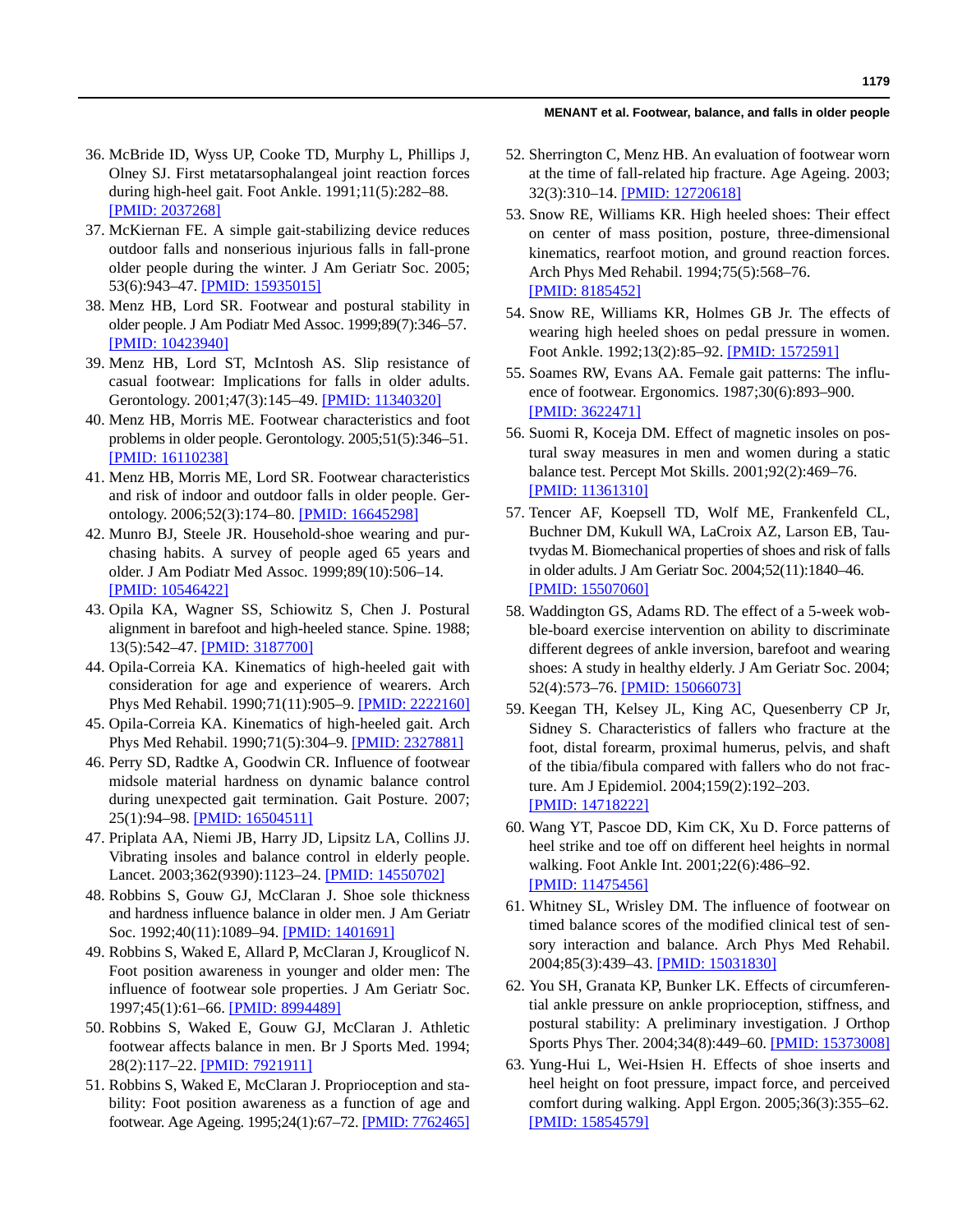- 64. Hinman MR. Effect of magnetic insoles on balance in older adults. J Am Geriatr Soc. 2004;52(1):166. [\[PMID: 14687341\]](http://www.ncbi.nlm.nih.gov/pubmed/14687341)
- 65. Corrigan JP, Moore DP, Stephens MM. Effect of heel height on forefoot loading. Foot Ankle. 1993;14(3):148–52. [\[PMID: 8491429\]](http://www.ncbi.nlm.nih.gov/pubmed/8491429)
- 66. Eisenhardt J, Cook D, Pregler I, Foehl H. Changes in temporal gait characteristics and pressure distribution for bare feet versus various heel heights. Gait Posture. 1996;4(4): 280–86.
- 67. Findlay OE. Footwear management in the elderly care programme. Physiotherapy. 1986;72(4):172–78.
- 68. Gard G, Berggard G. Assessment of anti-slip devices from healthy individuals in different ages walking on slippery surfaces. Appl Ergon. 2006;37(2):177–86. [\[PMID: 16115606\]](http://www.ncbi.nlm.nih.gov/pubmed/16115606)
- 69. Gehlsen G, Braatz JS, Assmann N. Effects of heel height on knee rotation and gait. Hum Mov Sci. 1986;5(2):149–55.
- 70. Hosoda M, Yoshimaru O, Takayanagi K, Kobayashi R, Minematsu A, Nakayama A, Ishibashi T, Wilson CK. The effects of various footwear types and materials and of fixing of the ankles by footwear, on upright posture control. J Phys Ther Sci. 1997;9:47–51. Available from: http://www.jstage.jst.go.ip/browse/jpts/.
- 71. Hourihan F, Cumming RG, Taverner-Smith KM, Davidson I. Footwear and hip fracture-related falls in older people. Aust J Ageing. 2000;19(2):91–93.
- 72. Lee CM, Jeong EH, Freivalds A. Biomechanical effects of wearing high-heeled shoes. Int J Ind Ergon. 2001;28(6): 321–26.
- 73. Lee KH, Matteliano A, Medige J, Smiehorowski T. Electromyographic changes of leg muscles with heel lift: Therapeutic implications. Arch Phys Med Rehabil. 1987; 68(5 Pt 1):298–301. [\[PMID: 3579537\]](http://www.ncbi.nlm.nih.gov/pubmed/3579537)
- 74. Li KW, Chen CJ. Effects of tread groove orientation and width of the footwear pads on measured friction coefficients. Saf Sci. 2005;43(7):391–405.
- 75. Lloyd D, Stevenson MG. Measurement of slip resistance of shoes on floor surfaces—Part 2: Effect of a beveled heel. J Occup Health Saf. 1989;5(3):229–35.
- 76. Mandato MG, Nester E. The effects of increasing heel height on forefoot peak pressure. J Am Podiatr Assoc. 1999;89(2):75–80. [\[PMID: 10063777\]](http://www.ncbi.nlm.nih.gov/pubmed/10063777)
- 77. Nigg BM, Morlock M. The influence of lateral heel flare of running shoes on pronation and impact forces. Med Sci Sports Exerc. 1987;19(3):294–302. [\[PMID: 3600244\]](http://www.ncbi.nlm.nih.gov/pubmed/3600244)
- 78. Ottaviani RA, Ashton-Miller JA, Kothari SU, Wojtys EM. Basketball shoe height and the maximal muscular resistance to applied ankle inversion and eversion moments. Am J Sports Med. 1995;23(4):418–23. [\[PMID: 7573650\]](http://www.ncbi.nlm.nih.gov/pubmed/7573650)
- 79. Robbins S, Waked E, Krouglicof N. Improving balance. J Am Geriatr Soc. 1998;46(11):1363–70. [\[PMID: 9809757\]](http://www.ncbi.nlm.nih.gov/pubmed/9809757)
- 80. Sekizawa K, Sandrey MA, Ingersoll CD, Cordova ML. Effects of shoe sole thickness on joint position sense. Gait Posture. 2001;13(3):221–28. [\[PMID: 11323228\]](http://www.ncbi.nlm.nih.gov/pubmed/11323228)
- 81. Speksnijder CM, Munckhof R, Moonen S, Walenkamp G. The higher the heel the higher the forefoot-pressure in ten healthy women. The Foot. 2005;15(1):17–21.
- 82. Stacoff A, Steger J, Stussi E, Reinschmidt C. Lateral stability in sideward cutting movements. Med Sci Sports Exerc. 1996;28(3):350–58. [\[PMID: 8776223\]](http://www.ncbi.nlm.nih.gov/pubmed/8776223)
- 83. Stevenson MG, Hoang K, Bunterngchit Y, Lloyd D. Measurement of slip resistance of shoes on floor surfaces— Part 1: Methods. J Occup Health Saf. 1989;5(2):115–20.
- 84. Corbin DM, Hart JM, McKeon PO, Ingersoll CD, Hertell J. The effect of textured insoles on postural control in double and single limb stance. J Sport Rehabil. 2007;16(4): 363–72. [\[PMID: 18246902\]](http://www.ncbi.nlm.nih.gov/pubmed/18246902) Erratum in: J Sport Rehabil. 2008;17(11):20.
- 85. Mickle KJ, Munro BJ, Lord SR, Menz HB, Steele JR. Household shoe wearing habits of older adults: Are they associated with falls risk? In: Frederick EC, Yang SW, editors. Proceedings of the 8th Footwear Biomechanics Symposium; 2007 Jun 27–29; Taipei (Taiwan). p. 77–78. Available from: http://www.staffs.ac.uk/isb-fw/FBS07\_proceedings\_restricted.pdf/.
- 86. Menant JC, Steele JR, Menz HB, Munro BJ, Lord SR. Effects of footwear features on balance and stepping in older people. Gerontology. 2008;54(1):18–23. [\[PMID: 18253023\]](http://www.ncbi.nlm.nih.gov/pubmed/18253023)
- 87. Wilson ML, Rome K, Hodgson D, Ball P. Effect of textured foot orthotics on static and dynamic postural stability in middle aged females. Gait Posture. 2008;27(1):36–42. [\[PMID: 17267222\]](http://www.ncbi.nlm.nih.gov/pubmed/17267222)
- 88. Menz HB, Morris ME, Lord SR. Foot and ankle risk factors for falls in older people: A prospective study. J Gerontol A Biol Sci Med Sci. 2006;61(8):866–70. [\[PMID: 16912106\]](http://www.ncbi.nlm.nih.gov/pubmed/16912106)
- 89. Menz HB, Sherrington C. The Footwear Assessment Form: A reliable clinical tool to assess footwear characteristics of relevance to postural stability in older adults. Clin Rehabil. 2000;14(6):657–64. [\[PMID: 11128742\]](http://www.ncbi.nlm.nih.gov/pubmed/11128742)
- 90. Menz HB, Zammit GV, Munteanu SE. Plantar pressures are higher under callused regions of the foot in older people. Clin Exp Dermatol. 2007;32(4):375–380. [\[PMID: 17425648\]](http://www.ncbi.nlm.nih.gov/pubmed/17425648)
- 91. Robbins S, Waked E. Balance and vertical impact in sports: Role of shoe sole materials. Arch Phys Med Rehabil. 1997;78(5):463–67. [\[PMID: 9161362\]](http://www.ncbi.nlm.nih.gov/pubmed/9161362)
- 92. Robbins SE, Gouw GJ. Athletic footwear: Unsafe due to perceptual illusions. Med Sci Sports Exerc. 1991;23(2): 217–24. [\[PMID: 2017018\]](http://www.ncbi.nlm.nih.gov/pubmed/2017018)
- 93. Robbins SE, Hanna AM, Gouw GJ. Overload protection: Avoidance response to heavy plantar surface loading. Med Sci Sports Exerc. 1988;20(1):85–92. [\[PMID: 2893969\]](http://www.ncbi.nlm.nih.gov/pubmed/2893969)